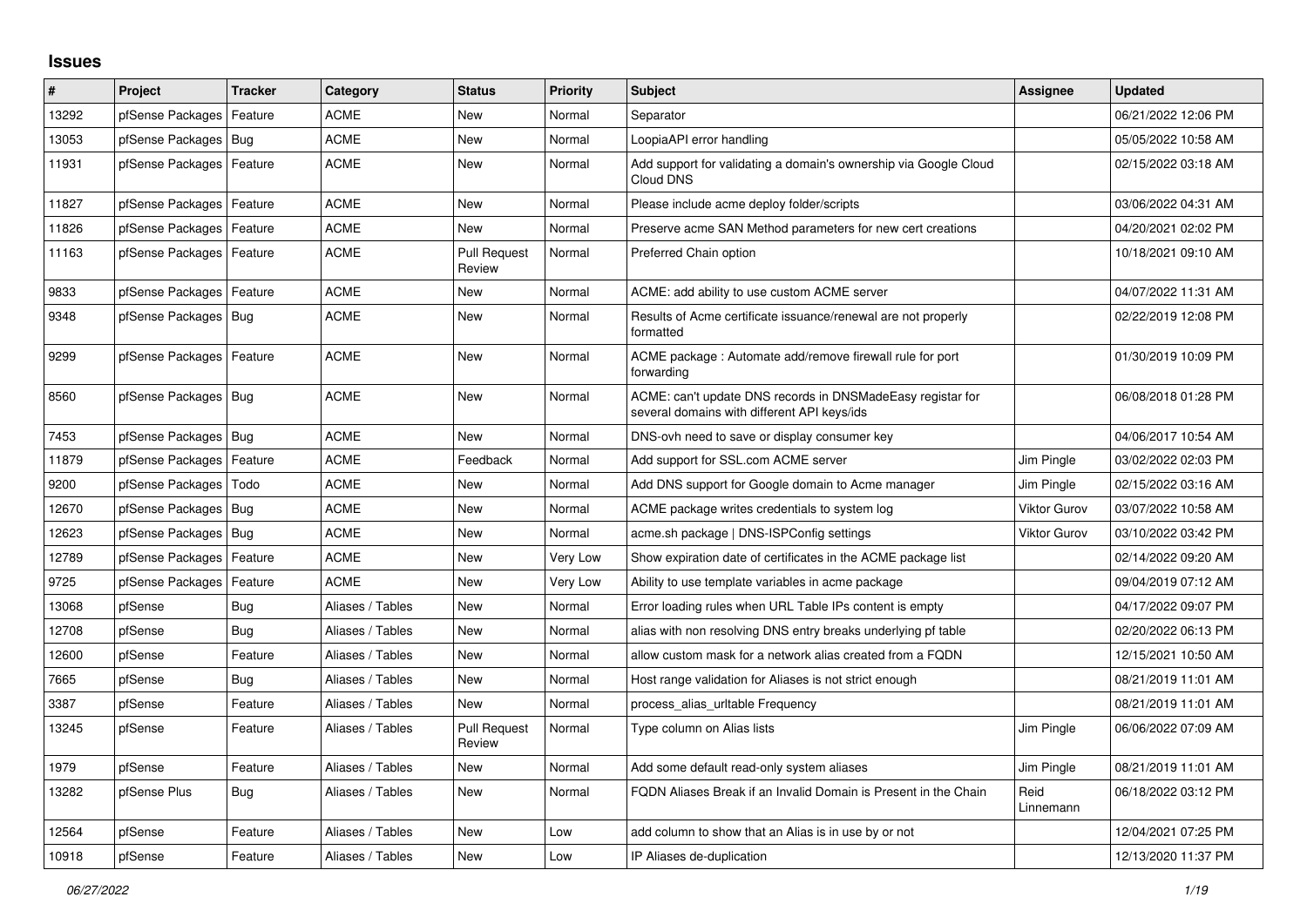| #     | Project          | Tracker    | Category         | <b>Status</b> | <b>Priority</b> | <b>Subject</b>                                                                                                | Assignee            | <b>Updated</b>      |
|-------|------------------|------------|------------------|---------------|-----------------|---------------------------------------------------------------------------------------------------------------|---------------------|---------------------|
| 4195  | pfSense          | Feature    | Aliases / Tables | <b>New</b>    | Low             | Aliases: sections                                                                                             |                     | 08/21/2019 11:01 AM |
| 9296  | pfSense          | Bug        | Aliases / Tables | Confirmed     | Low             | Alias content is sometimes incomplete when mixing FQDN and IP<br>address                                      | Reid<br>Linnemann   | 06/18/2022 03:12 PM |
| 10290 | pfSense          | Feature    | Aliases / Tables | <b>New</b>    | Very Low        | Firewall Aliases Add button on top of list                                                                    |                     | 07/10/2021 01:03 PM |
| 5735  | pfSense          | Feature    | Aliases / Tables | <b>New</b>    | Very Low        | Automaticaly add DHCP leases to alias list or make it readable in<br>selected fields                          |                     | 08/21/2019 11:01 AM |
| 11898 | pfSense Packages | Bug        | apcupsd          | New           | Normal          | PHP error from apcupsd dashboard widget                                                                       |                     | 05/07/2021 09:12 AM |
| 11375 | pfSense Packages | Bug        | apcupsd          | <b>New</b>    | Normal          | UPS Type <blank> for USB APC</blank>                                                                          |                     | 02/26/2021 11:10 AM |
| 10845 | pfSense Packages | Bug        | apcupsd          | <b>New</b>    | Normal          | apcupsd doesn't stop when not enabled                                                                         |                     | 08/24/2020 10:16 AM |
| 12812 | pfSense Packages | Feature    | arpwatch         | <b>New</b>    | Normal          | Would it be helpful if the FreeBSD net-mgmt/arpwatch port had an<br>option to use mail/dma for mail delivery? |                     | 02/16/2022 06:09 PM |
| 12101 | pfSense Packages | Bug        | arpwatch         | Assigned      | Normal          | ArpWatch Suppression Mac for "flip-flop" not suppressing                                                      | <b>Viktor Gurov</b> | 10/09/2021 07:19 PM |
| 8454  | pfSense Packages | Bug        | arpwatch         | <b>New</b>    | Very Low        | Arpwatch package break email notifications from other sources                                                 |                     | 06/23/2022 07:49 PM |
| 13260 | pfSense          | Feature    | Authentication   | <b>New</b>    | Normal          | Add support for OpenVPN static-challenge                                                                      |                     | 06/09/2022 02:04 PM |
| 12726 | pfSense          | Bug        | Authentication   | New           | Normal          | LDAP select container button auto populate                                                                    |                     | 01/25/2022 01:48 PM |
| 12546 | pfSense Plus     | Feature    | Authentication   | New           | Normal          | Add 2FA Support to pfSense Plus Local Database Authentication                                                 |                     | 06/25/2022 05:30 PM |
| 12519 | pfSense          | <b>Bug</b> | Authentication   | <b>New</b>    | Normal          | Fail authentication using special character in password via the LDAP<br>connector                             |                     | 11/12/2021 07:39 AM |
| 12458 | pfSense          | Feature    | Authentication   | <b>New</b>    | Normal          | Use "unixHomeDirectory" instead of "homeDirectory" when LDAP<br>authentication server is Active Directory     |                     | 10/15/2021 08:18 AM |
| 12283 | pfSense          | <b>Bug</b> | Authentication   | <b>New</b>    | Normal          | LDAP/RADIUS authentication servers configuration does not allow<br>source IP address to be specified          |                     | 08/20/2021 01:15 AM |
| 12095 | pfSense          | Bug        | Authentication   | <b>New</b>    | Normal          | Memory leak in pcscd                                                                                          |                     | 06/01/2022 01:01 PM |
| 12091 | pfSense          | Feature    | Authentication   | <b>New</b>    | Normal          | RFE: Add support for sssd authentication                                                                      |                     | 12/10/2021 04:55 PM |
| 11920 | pfSense Plus     | Feature    | Authentication   | <b>New</b>    | Normal          | SAML Authentication for pfSense (VPN and webConfigurator)                                                     |                     | 05/14/2021 12:56 AM |
| 10843 | pfSense          | Feature    | Authentication   | <b>New</b>    | Normal          | Allow user manager settings to specify multiple authentication<br>servers                                     |                     | 01/13/2022 07:22 AM |
| 10765 | pfSense          | <b>Bug</b> | Authentication   | <b>New</b>    | Normal          | Ampersands in Idap_extended_query are escaped twice                                                           |                     | 09/02/2020 07:55 AM |
| 9937  | pfSense          | Feature    | Authentication   | <b>New</b>    | Normal          | OpenVPN Login User Privilege                                                                                  |                     | 11/29/2019 08:46 AM |
| 9288  | pfSense          | Feature    | Authentication   | <b>New</b>    | Normal          | SSHGuard add pfSense signature in standard                                                                    |                     | 08/14/2019 01:19 PM |
| 9222  | pfSense          | Feature    | Authentication   | New           | Normal          | Add sshguard log when release an IP                                                                           |                     | 08/14/2019 01:00 PM |
| 9165  | pfSense          | Feature    | Authentication   | New           | Normal          | only IPs can be added to sshguard whitelist                                                                   |                     | 04/21/2022 12:39 PM |
| 8087  | pfSense          | <b>Bug</b> | Authentication   | New           | Normal          | Provide Calling-Station-ID to RADIUS backed VPN connections                                                   |                     | 06/06/2020 05:36 AM |
| 5825  | pfSense          | Feature    | Authentication   | New           | Normal          | Allow EAP-RADIUS for authentication servers                                                                   |                     | 08/21/2019 10:32 AM |
| 5652  | pfSense          | <b>Bug</b> | Authentication   | New           | Normal          | Radius IETF Class Group Assignment - Incorrect Standard                                                       |                     | 08/13/2019 01:39 PM |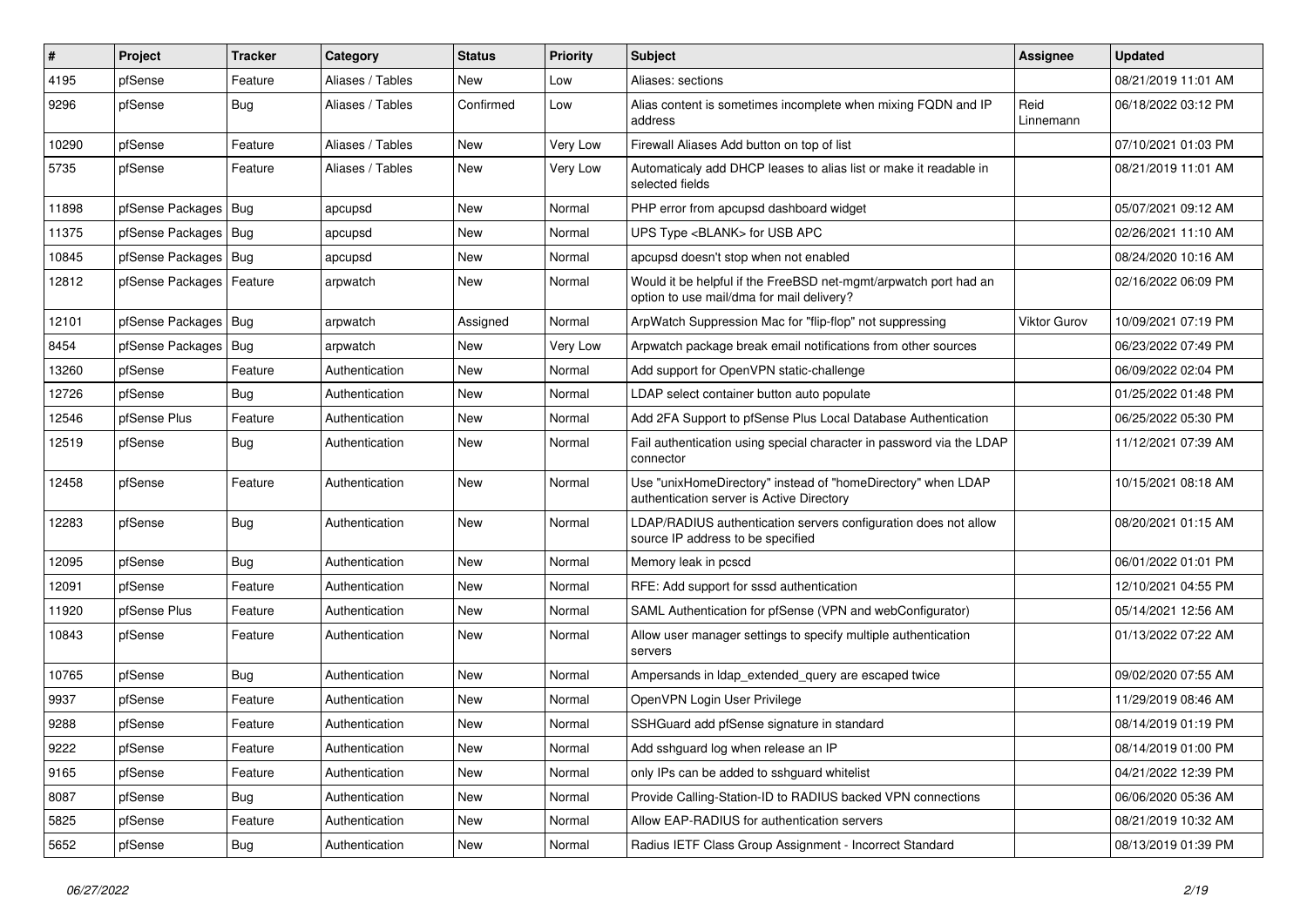| $\vert$ # | Project                    | Tracker    | Category         | <b>Status</b>                 | <b>Priority</b> | <b>Subject</b>                                                                                                                      | <b>Assignee</b>       | <b>Updated</b>      |
|-----------|----------------------------|------------|------------------|-------------------------------|-----------------|-------------------------------------------------------------------------------------------------------------------------------------|-----------------------|---------------------|
| 4242      | pfSense                    | Feature    | Authentication   | New                           | Normal          | Two Factor or OTP Authentication for Admin Interface                                                                                |                       | 01/04/2022 12:07 PM |
| 4098      | pfSense                    | Feature    | Authentication   | <b>New</b>                    | Normal          | Add option to force a password change on login                                                                                      |                       | 08/21/2019 10:31 AM |
| 13093     | pfSense                    | Bug        | Authentication   | In Progress                   | Normal          | LDAP authentication fails with extended query and RFC2307 group<br>lookups enabled                                                  | Chris Linstruth       | 05/31/2022 07:20 AM |
| 12715     | pfSense                    | <b>Bug</b> | Authentication   | <b>New</b>                    | Normal          | Long system startup time when LDAP is configured and unavailable<br>during startup.                                                 | Christian<br>McDonald | 01/24/2022 05:50 AM |
| 6742      | pfSense                    | Feature    | Authentication   | New                           | Normal          | OAuth2 authentication for OpenVPN (and for FreeRadius)                                                                              | Jim Thompson          | 10/19/2020 09:19 AM |
| 11626     | pfSense Plus               | <b>Bug</b> | Authentication   | <b>New</b>                    | Normal          | Google LDAP connection failed due to lack of SNI for TLS 1.3                                                                        | Luiz Souza            | 06/25/2022 05:34 PM |
| 12225     | pfSense                    | <b>Bug</b> | Authentication   | <b>Pull Request</b><br>Review | Normal          | Group membership field is not needed for remote groups                                                                              | <b>Viktor Gurov</b>   | 05/17/2022 02:21 PM |
| 10352     | pfSense                    | Bug        | Authentication   | New                           | Very Low        | RADIUS authentication fails with MSCHAPv1 or MSCHAPv2 when<br>passwords contain international characters                            |                       | 06/20/2022 04:04 PM |
| 8775      | pfSense                    | Feature    | Authentication   | <b>New</b>                    | Very Low        | Use SRV record for LDAP Authentication                                                                                              |                       | 05/06/2020 07:49 AM |
| 8694      | pfSense                    | Feature    | Authentication   | New                           | Very Low        | Client CA Auth for PFSense WebGui                                                                                                   |                       | 08/21/2019 09:25 AM |
| 12863     | pfSense                    | Feature    | Authentication   | New                           | Very Low        | dynamically tune sha512crypt rounds                                                                                                 | Jim Pingle            | 03/19/2022 12:53 PM |
| 11266     | pfSense Packages           | Feature    | AutoConfigBackup | New                           | Very Low        | Give an option to list restore point in "reverse" order/latest at the top.                                                          |                       | 01/19/2021 06:58 PM |
| 12767     | pfSense Packages   Bug     |            | Avahi            | New                           | Normal          | Package radavahi-daemon does does not exist in current pfSense<br>version and it has been removed"" message on pfSense 2.7 restore  |                       | 02/07/2022 11:28 AM |
| 12329     | pfSense Packages   Feature |            | Avahi            | New                           | Normal          | Add optional floating firewall rules for IPv4 and IPv6                                                                              |                       | 02/09/2022 04:43 PM |
| 13039     | pfSense Packages   Feature |            | AWS VPC          | New                           | Normal          | Handle transit gateway VPNs in the AWS VPN wizard                                                                                   |                       | 04/11/2022 07:31 AM |
| 9497      | pfSense Packages   Bug     |            | AWS VPC          | <b>New</b>                    | Normal          | AWS VPN Wizard: WebGUI times out.                                                                                                   |                       | 11/13/2019 10:07 AM |
| 9495      | pfSense Packages   Bug     |            | AWS VPC          | New                           | Normal          | AWS VPC VPN wizard produces incorrect config (SHA256 should<br>be SHA1)                                                             |                       | 08/19/2019 02:45 PM |
| 10900     | pfSense Packages   Bug     |            | Backup           | Feedback                      | Normal          | /packages/backup/backup.php?a=download&t=backup HTTP 504,<br>or Sends PHP Error Message as ASCII/Text file Named<br>pfsense.bak.tgz |                       | 04/05/2022 01:51 AM |
| 11098     | pfSense Packages   Bug     |            | Backup           | Feedback                      | Normal          | Backup Files and Directories plugin crashes firewall if /root specified<br>as backup location                                       | Viktor Gurov          | 12/23/2021 10:45 AM |
| 12774     | pfSense                    | Bug        | Backup / Restore | <b>New</b>                    | Normal          | Picture widget image is not saved in backup                                                                                         |                       | 04/04/2022 04:48 AM |
| 12553     | pfSense                    | Feature    | Backup / Restore | New                           | Normal          | Auto Config Backup: Allow selecting multiple backups for deletion                                                                   |                       | 02/22/2022 04:27 AM |
| 12249     | pfSense                    | <b>Bug</b> | Backup / Restore | New                           | Normal          | HAProxy causing failed ACB backups                                                                                                  |                       | 11/15/2021 11:58 PM |
| 11110     | pfSense                    | Bug        | Backup / Restore | New                           | Normal          | Backup file should be checked before restoring a specific area                                                                      |                       | 12/05/2020 02:50 PM |
| 9775      | pfSense                    | Feature    | Backup / Restore | New                           | Normal          | AutoConfigBackup - Rolling per day/hour cap on changes, retention<br>policy                                                         |                       | 09/20/2019 09:19 AM |
| 8076      | pfSense                    | <b>Bug</b> | Backup / Restore | New                           | Normal          | User can easily apply an unusable interface configuration after<br>restore                                                          |                       | 08/14/2019 10:52 AM |
| 7757      | pfSense                    | Bug        | Backup / Restore | New                           | Normal          | Auto Config Backup fails to upload unless Default Gateway is up                                                                     |                       | 08/16/2019 12:47 PM |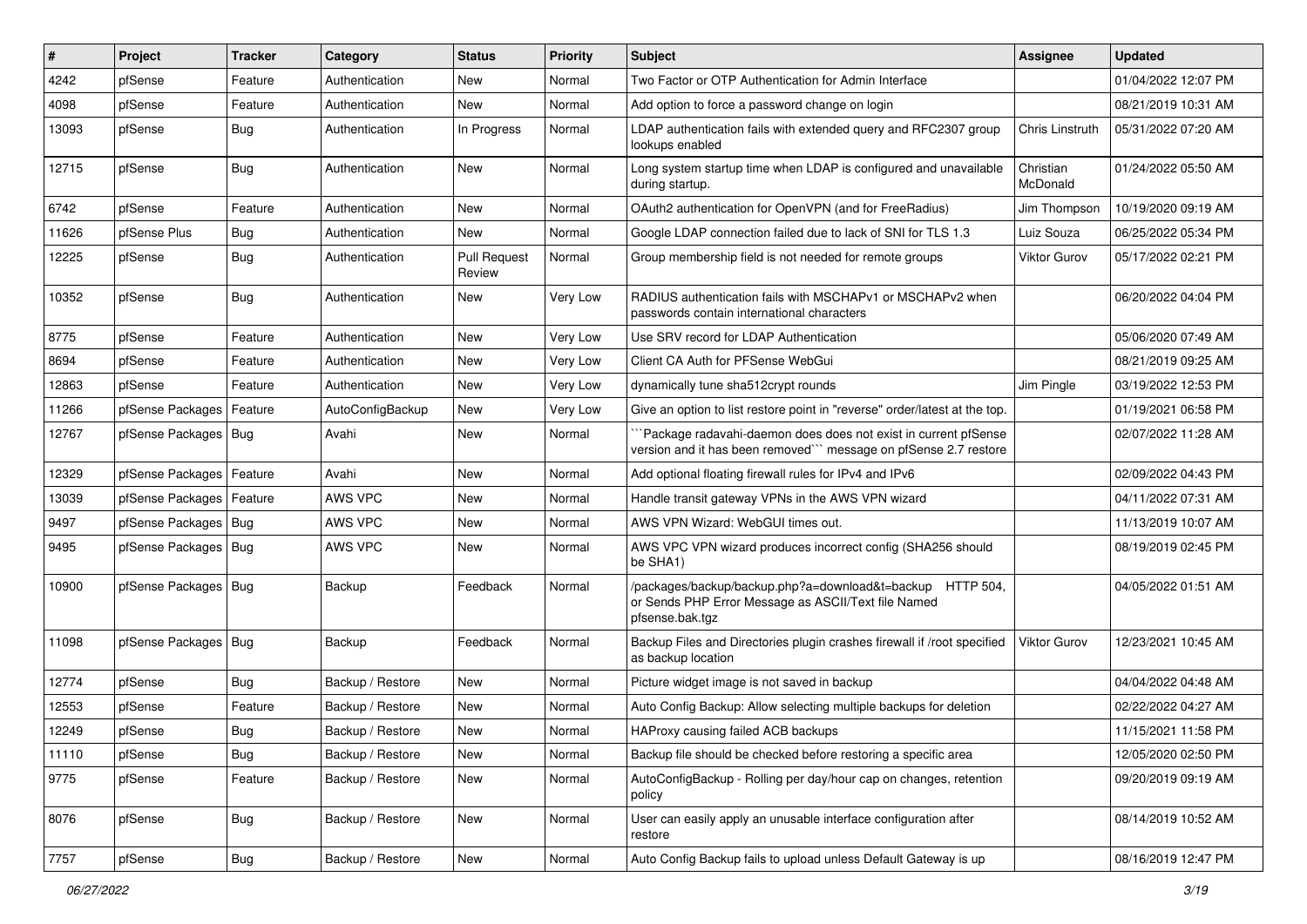| #     | <b>Project</b>         | <b>Tracker</b>     | Category         | <b>Status</b> | <b>Priority</b> | <b>Subject</b>                                                                                           | <b>Assignee</b>       | <b>Updated</b>      |
|-------|------------------------|--------------------|------------------|---------------|-----------------|----------------------------------------------------------------------------------------------------------|-----------------------|---------------------|
| 4681  | pfSense                | Feature            | Backup / Restore | <b>New</b>    | Normal          | AutoConfigBackup make a way to easily download a saved backup                                            |                       | 08/16/2019 12:46 PM |
| 3697  | pfSense                | Feature            | Backup / Restore | <b>New</b>    | Normal          | New backup/restore area: Certificates                                                                    |                       | 03/11/2017 11:30 AM |
| 3696  | pfSense                | Feature            | Backup / Restore | <b>New</b>    | Normal          | Multiple items backup/restore                                                                            |                       | 06/06/2014 02:33 PM |
| 1367  | pfSense                | Feature            | Backup / Restore | <b>New</b>    | Normal          | Input validation on partial config restores                                                              |                       | 03/21/2011 01:16 AM |
| 286   | pfSense                | Feature            | Backup / Restore | <b>New</b>    | Normal          | Backup/restore users individually                                                                        |                       | 01/09/2021 03:48 PM |
| 13205 | pfSense Docs           | <b>New Content</b> | Backup / Restore | Feedback      | Normal          | <b>ZFS Boot Environment documentation</b>                                                                | Christian<br>McDonald | 05/31/2022 10:55 AM |
| 13289 | pfSense                | Bug                | Backup / Restore | <b>New</b>    | Low             | Attempting to restore a 0 byte "config.xml" prints an error that the<br>file cannot be read              |                       | 06/20/2022 10:46 AM |
| 7688  | pfSense                | Feature            | Backup / Restore | New           | Low             | AutoConfigBackup - Info Icon - username only                                                             |                       | 10/22/2017 10:46 AM |
| 6608  | pfSense                | Feature            | Backup / Restore | <b>New</b>    | Low             | backup and restore dhcp                                                                                  |                       | 07/13/2016 04:09 PM |
| 1738  | pfSense                | <b>Bug</b>         | Backup / Restore | <b>New</b>    | Very Low        | Restore fails when username in backup is not matching                                                    |                       | 12/11/2021 07:51 PM |
| 11563 | pfSense Packages       | Bug                | <b>BIND</b>      | New           | High            | BIND GUI writes TXT records > 255 characters                                                             |                       | 02/27/2021 07:11 AM |
| 10760 | pfSense Packages   Bug |                    | <b>BIND</b>      | <b>New</b>    | High            | pfSense BIND 9.14.12 server terminates due to assertion failure                                          |                       | 07/11/2020 04:53 PM |
| 11634 | pfSense Packages       | Regression         | <b>BIND</b>      | <b>New</b>    | Normal          | bind hangs when pfsense is reconnecting as an openvpn client to a<br>TUN openvpn server                  |                       | 03/14/2021 07:23 AM |
| 10693 | pfSense Packages   Bug |                    | <b>BIND</b>      | <b>New</b>    | Normal          | pfSense Bind Zone Editor UI does not update zone serial number<br>when a change is made                  |                       | 09/01/2021 12:51 AM |
| 10445 | pfSense Packages   Bug |                    | <b>BIND</b>      | Feedback      | Normal          | BIND crashed when added RPZ. rpz is not a master or slave zone.                                          |                       | 04/21/2022 12:40 PM |
| 10330 | pfSense Packages   Bug |                    | <b>BIND</b>      | Feedback      | Normal          | BIND zone configuration displays wrong DS resource record with<br>inline DNSSEC signing enabled          |                       | 04/21/2022 12:40 PM |
| 9916  | pfSense Packages       | Feature            | <b>BIND</b>      | Feedback      | Normal          | Check allow-transfer in custom option when the zone is slave                                             |                       | 04/21/2022 12:40 PM |
| 8199  | pfSense Packages       | Feature            | <b>BIND</b>      | <b>New</b>    | Normal          | Support reordering and/or sort alphabetically across BIND package                                        |                       | 12/12/2017 02:05 AM |
| 8197  | pfSense Packages       | Bug                | <b>BIND</b>      | <b>New</b>    | Normal          | BIND UI fails to properly update zone with inline DNSSEC signing<br>enabled                              |                       | 02/18/2019 05:23 PM |
| 8146  | pfSense Packages       | Feature            | <b>BIND</b>      | <b>New</b>    | Normal          | Zone Domain Records more powerfull for BIND Zones                                                        |                       | 08/13/2019 09:39 AM |
| 13114 | pfSense Packages       | Bug                | <b>BIND</b>      | Feedback      | Normal          | BIND calls rndc in rc stop when named is not running                                                     | <b>Stuart Wyatt</b>   | 05/04/2022 12:41 PM |
| 13002 | pfSense Packages       | Regression         | <b>BIND</b>      | Feedback      | Normal          | BIND 9.16 13 could not find existing DNSSEC keys at<br>/cf/named/etc/namedb/keys due to directory change | <b>Viktor Gurov</b>   | 03/31/2022 12:14 PM |
| 12869 | pfSense Packages       | Bug                | <b>BIND</b>      | Feedback      | Normal          | Bind DNS Package AAAA filtering Broken on new ZFS Installs                                               | <b>Viktor Gurov</b>   | 03/09/2022 12:38 PM |
| 11074 | pfSense Packages       | <b>Bug</b>         | <b>BIND</b>      | <b>New</b>    | Low             | bind Zone Settings Zones, Save button opens "Confirmation"<br>required to save changes"                  |                       | 11/16/2020 11:08 AM |
| 11343 | pfSense Packages       | Bug                | <b>BIND</b>      | Feedback      | Low             | Invalid link to pfSense-pkg-bind changelog                                                               | <b>Viktor Gurov</b>   | 04/05/2022 08:12 AM |
| 4472  | pfSense                | Feature            | Build / Release  | <b>New</b>    | Normal          | Cryptographically sign every (sub-)release                                                               |                       | 08/13/2019 12:53 PM |
| 12782 | pfSense                | Todo               | Build / Release  | New           | Normal          | Disable compatibility flag                                                                               | <b>Brad Davis</b>     | 05/17/2022 02:33 PM |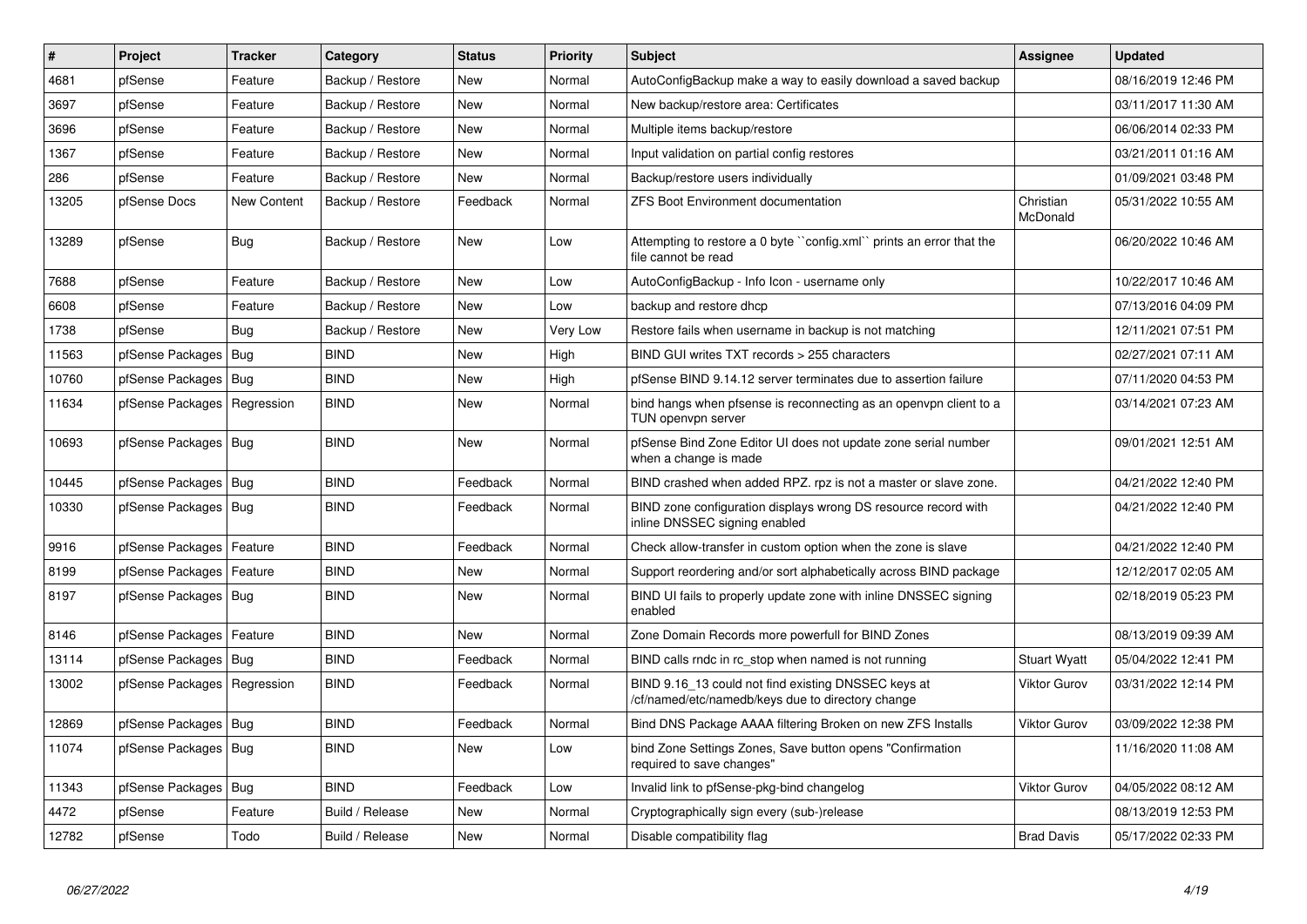| #     | Project      | <b>Tracker</b> | Category              | <b>Status</b> | <b>Priority</b> | Subject                                                                                                                 | <b>Assignee</b>   | <b>Updated</b>      |
|-------|--------------|----------------|-----------------------|---------------|-----------------|-------------------------------------------------------------------------------------------------------------------------|-------------------|---------------------|
| 13290 | pfSense      | Regression     | <b>Captive Portal</b> | Feedback      | Normal          | My PfSense version 2.7 is returning the error "dummynet bad switch<br>21" every time I activate my Captive Portals (7). |                   | 06/20/2022 06:01 PM |
| 12730 | pfSense      | Bug            | Captive Portal        | New           | Normal          | RADIUS accounting does not work if WAN is down                                                                          |                   | 01/26/2022 05:13 AM |
| 12648 | pfSense      | <b>Bug</b>     | Captive Portal        | New           | Normal          | Undocumented variables 'listenporthttp' and 'listenporthttps'                                                           |                   | 12/28/2021 10:44 AM |
| 12467 | pfSense      | <b>Bug</b>     | Captive Portal        | <b>New</b>    | Normal          | CP error on client disconnect after reboot                                                                              |                   | 10/17/2021 05:35 AM |
| 12357 | pfSense      | Bug            | <b>Captive Portal</b> | New           | Normal          | Captive Portal popup Logout button loads full login page in popup<br>when clicked                                       |                   | 10/27/2021 12:10 PM |
| 11379 | pfSense      | Feature        | Captive Portal        | <b>New</b>    | Normal          | <b>Template Roll Printer</b>                                                                                            |                   | 02/07/2021 05:26 AM |
| 11189 | pfSense      | Feature        | Captive Portal        | New           | Normal          | Captive Portal - Tarpit option                                                                                          |                   | 12/23/2020 06:44 PM |
| 9627  | pfSense      | Feature        | <b>Captive Portal</b> | New           | Normal          | Captive Portal only shows authenticated users                                                                           |                   | 08/14/2019 02:48 PM |
| 7971  | pfSense      | Feature        | <b>Captive Portal</b> | New           | Normal          | Allow import, export and synchronization of MACs under Captive<br>Portal service                                        |                   | 10/19/2017 04:56 AM |
| 6956  | pfSense      | Feature        | <b>Captive Portal</b> | <b>New</b>    | Normal          | Allow more control over concurrent logins                                                                               |                   | 11/23/2016 12:01 PM |
| 3053  | pfSense      | Feature        | Captive Portal        | New           | Normal          | Automatically add DHCP static addresses to CP passthru-mac                                                              |                   | 06/21/2013 11:54 AM |
| 2963  | pfSense      | Feature        | Captive Portal        | New           | Normal          | Captive Portal MAC authentication request                                                                               |                   | 08/22/2017 09:09 PM |
| 2573  | pfSense      | Feature        | Captive Portal        | New           | Normal          | Captive Portal support of RADIUS POD (Packet of Disconnect)                                                             |                   | 10/17/2016 03:14 AM |
| 2025  | pfSense      | Feature        | <b>Captive Portal</b> | New           | Normal          | Captive Portal: Easy accessible Logout page instead of Logout<br>pop-up window                                          |                   | 02/06/2016 04:59 AM |
| 1924  | pfSense      | Feature        | Captive Portal        | New           | Normal          | Ability of CP's allowed IP addresses to use aliases                                                                     |                   | 07/26/2018 04:28 AM |
| 385   | pfSense      | Feature        | <b>Captive Portal</b> | New           | Normal          | Reverse captive portal                                                                                                  |                   | 08/13/2019 12:23 PM |
| 1675  | pfSense      | <b>Bug</b>     | <b>Captive Portal</b> | <b>New</b>    | Normal          | Captive portal logout problems with pop-up blockers.                                                                    | Jared Dillard     | 03/28/2016 01:37 PM |
| 13229 | pfSense Docs | Todo           | Captive Portal        | Feedback      | Normal          | Update documentation for IPFW to PF transition for Limiters and<br><b>Captive Portal</b>                                | Jim Pingle        | 05/27/2022 03:04 PM |
| 3377  | pfSense      | Feature        | <b>Captive Portal</b> | <b>New</b>    | Normal          | OAuth2 authentication in captive portal                                                                                 | Jim Thompson      | 10/19/2020 09:13 AM |
| 13226 | pfSense      | <b>Bug</b>     | <b>Captive Portal</b> | Confirmed     | Normal          | Captive Portal doesn't disconnect established OpenVPN link                                                              | Reid<br>Linnemann | 05/30/2022 10:38 AM |
| 13215 | pfSense      | <b>Bug</b>     | <b>Captive Portal</b> | Assigned      | Normal          | Allowed MAC/IP/Hostname traffic counts for authorized users                                                             | Reid<br>Linnemann | 05/31/2022 05:31 PM |
| 1831  | pfSense      | Feature        | Captive Portal        | New           | Normal          | Captive portal IPv6 support                                                                                             | Reid<br>Linnemann | 05/25/2022 07:57 AM |
| 5658  | pfSense      | <b>Bug</b>     | Captive Portal        | Confirmed     | Low             | Files with the same name cannot be uploaded to multiple captive<br>portal zones                                         |                   | 12/18/2015 07:19 PM |
| 4724  | pfSense      | Feature        | Captive Portal        | New           | Low             | Captive Portal Status Add Client Hostname                                                                               |                   | 05/22/2015 08:38 AM |
| 2545  | pfSense      | Feature        | Captive Portal        | New           | Low             | CaptivePortal: Custom "Re-authenticate every x minutes"                                                                 |                   | 07/08/2012 05:21 PM |
| 9970  | pfSense      | Feature        | Captive Portal        | New           | Low             | Captive Portal and SAML2 Integration                                                                                    | Mauro Braggio     | 10/12/2020 07:39 AM |
| 13220 | pfSense      | Feature        | Captive Portal        | New           | Very Low        | Voucher per-roll bandwidth restrictions and traffic quotas                                                              |                   | 05/26/2022 08:16 AM |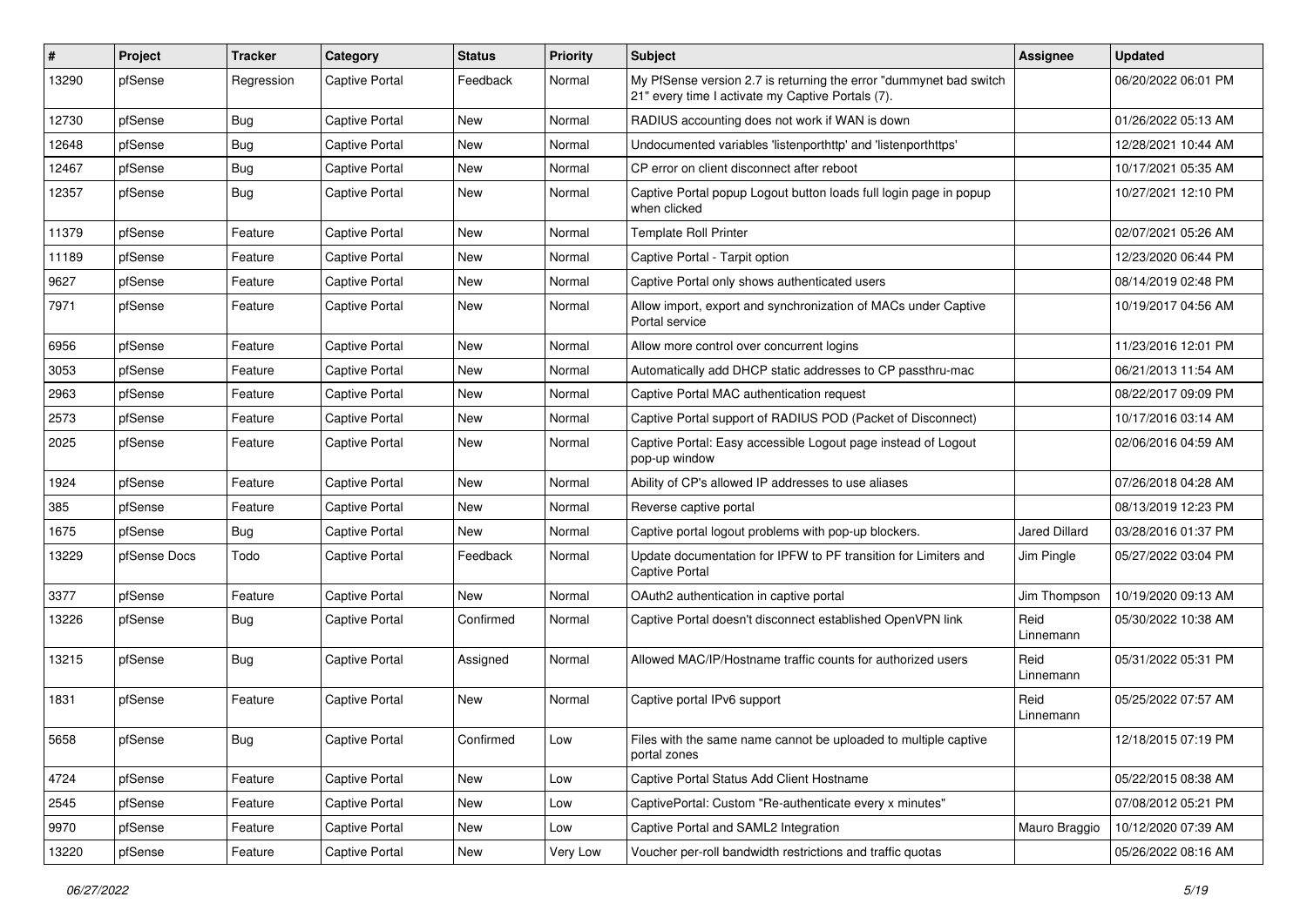| $\pmb{\#}$ | Project          | <b>Tracker</b> | Category       | <b>Status</b>                 | Priority | <b>Subject</b>                                                                                          | Assignee   | <b>Updated</b>      |
|------------|------------------|----------------|----------------|-------------------------------|----------|---------------------------------------------------------------------------------------------------------|------------|---------------------|
| 13219      | pfSense          | Feature        | Captive Portal | <b>New</b>                    | Very Low | Enable/Disable single voucher roll                                                                      |            | 05/26/2022 08:14 AM |
| 7553       | pfSense          | Bug            | Captive Portal | Confirmed                     | Very Low | Captive portal on a parent interface blocks traffic on VLAN interfaces<br>too                           |            | 08/19/2018 03:15 PM |
| 13272      | pfSense          | Bug            | Captive Portal | <b>Pull Request</b><br>Review | Very Low | Voucher CSV output has leading space before voucher code                                                | Jim Pingle | 06/13/2022 10:27 AM |
| 4845       | pfSense          | <b>Bug</b>     | CARP           | Confirmed                     | High     | CARP preemption doesn't switch to backup where connectivity<br>between systems is lost but not NIC link |            | 07/28/2015 07:55 AM |
| 8567       | pfSense          | Bug            | CARP           | <b>New</b>                    | Normal   | Using IPv6 VIP alias for services may affect CARP IPv6 VIP work                                         |            | 06/12/2018 01:26 PM |
| 8566       | pfSense          | <b>Bug</b>     | CARP           | New                           | Normal   | Wrong IPv6 source in NS request in case using of IPv6 alias                                             |            | 06/12/2018 01:26 PM |
| 5849       | pfSense          | <b>Bug</b>     | CARP           | <b>New</b>                    | Normal   | Routing fail on CARP IPsec                                                                              |            | 12/18/2021 04:41 PM |
| 2218       | pfSense          | Feature        | CARP           | <b>New</b>                    | Normal   | Ability to delay CARP master status at boot time                                                        |            | 03/03/2021 11:57 AM |
| 2099       | pfSense          | Todo           | CARP           | <b>New</b>                    | Normal   | Remove "queue" from CARP traffic                                                                        |            | 01/19/2012 10:59 AM |
| 8100       | pfSense          | Bug            | CARP           | New                           | Normal   | pfsync Initially Deletes States on Primary for Connections<br>Established through Secondary             | Luiz Souza | 02/08/2022 12:59 PM |
| 13110      | pfSense          | <b>Bug</b>     | CARP           | New                           | Very Low | changing CARP VIP address does not update outbound NAT<br>interface IP                                  |            | 05/03/2022 02:52 PM |
| 7648       | pfSense          | <b>Bug</b>     | CARP           | New                           | Very Low | SPAN ports on an interface renders CARP HA inoperative                                                  |            | 06/14/2017 09:19 PM |
| 13063      | pfSense Packages | Feature        | Cellular       | <b>Pull Request</b><br>Review | Normal   | Cellular package shall support more modems and NMEA port                                                |            | 05/06/2022 02:38 PM |
| 10796      | pfSense Packages | Feature        | Cellular       | Feedback                      | Normal   | Huawei ME909u-521 support                                                                               |            | 04/21/2022 12:40 PM |
| 12737      | pfSense          | <b>Bug</b>     | Certificates   | New                           | Normal   | CApath is not defined by default in curl                                                                |            | 05/17/2022 02:30 PM |
| 11203      | pfSense          | Bug            | Certificates   | New                           | Normal   | certificate manager very slow                                                                           |            | 12/31/2020 11:57 AM |
| 2276       | pfSense          | Feature        | Certificates   | <b>New</b>                    | Normal   | Remote CRL fetch support                                                                                |            | 02/06/2016 04:14 AM |
| 1268       | pfSense          | Feature        | Certificates   | <b>New</b>                    | Normal   | Allow mass renewing of certs                                                                            |            | 11/01/2019 03:17 PM |
| 1257       | pfSense          | Feature        | Certificates   | <b>Pull Request</b><br>Review | Normal   | Handle encypted CA/Certificate private keys                                                             |            | 10/12/2020 07:12 AM |
| 12894      | pfSense Plus     | Bug            | Certificates   | <b>New</b>                    | Low      | duplicating freshly created certificates through refreshing                                             |            | 03/03/2022 02:35 PM |
| 7289       | pfSense          | Bug            | Certificates   | <b>New</b>                    | Low      | Generating 4096bit Certificate                                                                          |            | 08/14/2019 09:56 AM |
| 10258      | pfSense          | Feature        | Certificates   | <b>New</b>                    | Very Low | allow to sign CA                                                                                        |            | 02/20/2020 04:20 AM |
| 9889       | pfSense          | <b>Bug</b>     | Certificates   | New                           | Very Low | CRL check for Intermediate CA CRLs fails                                                                | Jim Pingle | 11/08/2019 11:03 AM |
| 12402      | pfSense Docs     | Todo           | Configuration  | <b>New</b>                    | Normal   | Feedback on Configuration - Advanced Configuration Options -<br><b>Notifications</b>                    |            | 09/24/2021 12:46 AM |
| 12098      | pfSense Docs     | Correction     | Configuration  | <b>New</b>                    | Normal   | Feedback on pfSense Configuration Recipes - Accessing a<br>CPE/Modem from Inside the Firewall           |            | 07/02/2021 02:30 AM |
| 13291      | pfSense Docs     | Todo           | Configuration  | New                           | Low      | Notification documentation                                                                              |            | 06/21/2022 10:22 AM |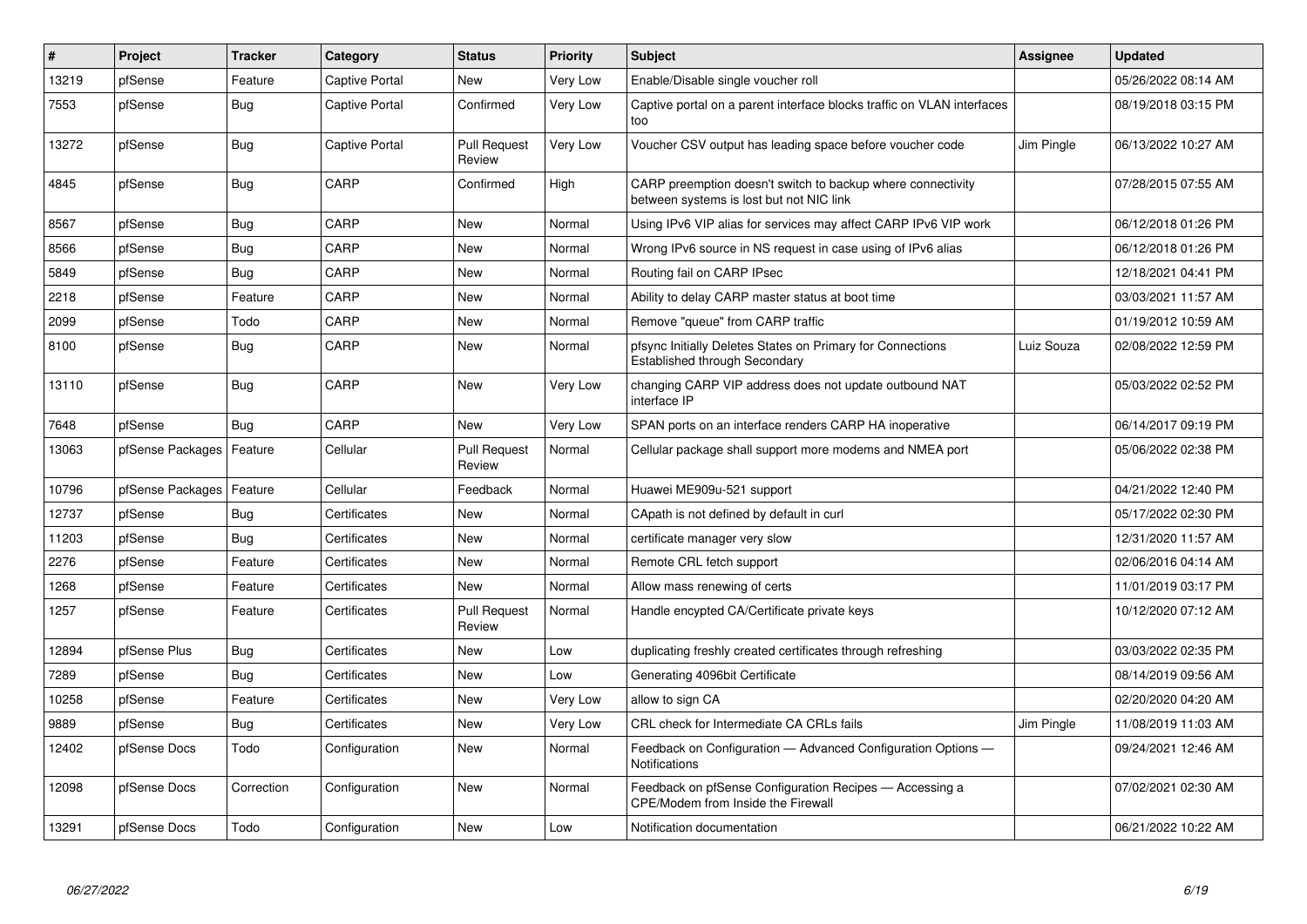| ∦     | Project          | <b>Tracker</b> | Category                        | <b>Status</b>                 | <b>Priority</b> | Subject                                                                                                               | Assignee              | <b>Updated</b>      |
|-------|------------------|----------------|---------------------------------|-------------------------------|-----------------|-----------------------------------------------------------------------------------------------------------------------|-----------------------|---------------------|
| 13288 | pfSense          | <b>Bug</b>     | Configuration<br>Backend        | New                           | Normal          | Encode FreeRADIUS Custom Options                                                                                      |                       | 06/20/2022 10:36 AM |
| 13287 | pfSense          | Feature        | Configuration<br>Backend        | <b>New</b>                    | Normal          | Encode OpenVPN Custom Options                                                                                         |                       | 06/20/2022 10:33 AM |
| 12483 | pfSense          | <b>Bug</b>     | Configuration<br>Backend        | <b>New</b>                    | Normal          | GUI creates inconsistent config.xml                                                                                   |                       | 10/23/2021 06:48 AM |
| 10833 | pfSense          | <b>Bug</b>     | Configuration<br>Backend        | New                           | Normal          | unbound exits on configuration error when link status flaps on LAN<br>interface                                       |                       | 08/13/2020 11:53 PM |
| 6398  | pfSense          | <b>Bug</b>     | Configuration<br>Backend        | <b>New</b>                    | Normal          | If config cannot be loaded due to corruption or bug, it isn't handled<br>gracefully (just stops)                      |                       | 08/13/2019 01:23 PM |
| 5902  | pfSense          | Todo           | Configuration<br>Backend        | <b>New</b>                    | Normal          | Use a common place for default values                                                                                 |                       | 08/13/2019 12:53 PM |
| 3895  | pfSense          | Feature        | Configuration<br>Backend        | <b>New</b>                    | Normal          | Timeout for "Apply change"                                                                                            |                       | 01/25/2021 08:07 AM |
| 13268 | pfSense          | Todo           | Console Menu                    | Ready To Test                 | Normal          | columns don't align nicely in console with medium-long interface<br>names                                             |                       | 06/12/2022 10:32 PM |
| 13249 | pfSense          | Bug            | Console Menu                    | <b>New</b>                    | Normal          | Running playback comands multiple times results in PHP error                                                          |                       | 06/06/2022 07:02 AM |
| 7747  | pfSense          | Feature        | Console Menu                    | New                           | Normal          | Minor UI Tweak: Make hitting enter on the console (esp via SSH)<br>should not log you out, but simply redraw the menu |                       | 08/01/2017 04:03 PM |
| 6469  | pfSense          | Feature        | Console Menu                    | <b>New</b>                    | Normal          | Improve help + self documentation in console PHP shell                                                                |                       | 08/13/2019 01:23 PM |
| 2693  | pfSense          | Feature        | Console Menu                    | <b>New</b>                    | Normal          | Allow mapping mapping non-physical interfaces via console                                                             | Mathieu Simon         | 11/27/2012 03:00 PM |
| 13258 | pfSense          | Bug            | Console Menu                    | <b>Pull Request</b><br>Review | Low             | secret menu option 100                                                                                                | Jim Pingle            | 06/12/2022 01:44 PM |
| 11970 | pfSense Packages | Bug            | Coreboot                        | <b>New</b>                    | Normal          | Netgate Firmware Upgrade Doesn't Work on XG-2758                                                                      |                       | 04/21/2022 12:39 PM |
| 13074 | pfSense Plus     | Bug            | Cryptographic<br><b>Modules</b> | New                           | Normal          | AES-GCM with SafeXcel on Netgate 2100 causes MBUF overload                                                            |                       | 06/12/2022 11:14 AM |
| 12658 | pfSense Packages | Feature        | darkstat                        | <b>New</b>                    | Normal          | Adding prometheus metrics to darkstat                                                                                 |                       | 05/27/2022 09:44 PM |
| 13183 | pfSense Plus     | Regression     | Dashboard                       | Feedback                      | High            | ZFS module is loaded on systems without ZFS                                                                           | Christian<br>McDonald | 05/23/2022 10:11 AM |
| 13165 | pfSense          | Feature        | Dashboard                       | <b>Pull Request</b><br>Review | Normal          | Feat: live update for Services dashboard widget                                                                       |                       | 05/15/2022 01:48 AM |
| 11759 | pfSense          | <b>Bug</b>     | Dashboard                       | <b>New</b>                    | Normal          | Traffic graphs on dashboard double upload on pppoe links                                                              |                       | 12/30/2021 04:00 AM |
| 10401 | pfSense          | Feature        | Dashboard                       | New                           | Normal          | Request: ability to sort/separate stopped/running Service(s) on<br>Dashboard -> Services Status widget                |                       | 03/31/2020 04:48 PM |
| 9677  | pfSense          | <b>Bug</b>     | Dashboard                       | New                           | Normal          | Dashboard hangs when widget needs data from a remote host which<br>is down                                            |                       | 08/13/2019 09:15 AM |
| 7974  | pfSense          | Feature        | Dashboard                       | New                           | Normal          | ZFS RAID Monitor Not available                                                                                        |                       | 08/20/2019 01:34 PM |
| 7182  | pfSense          | Feature        | Dashboard                       | New                           | Normal          | Break up System Widget on the Dashboard                                                                               |                       | 08/21/2019 08:59 AM |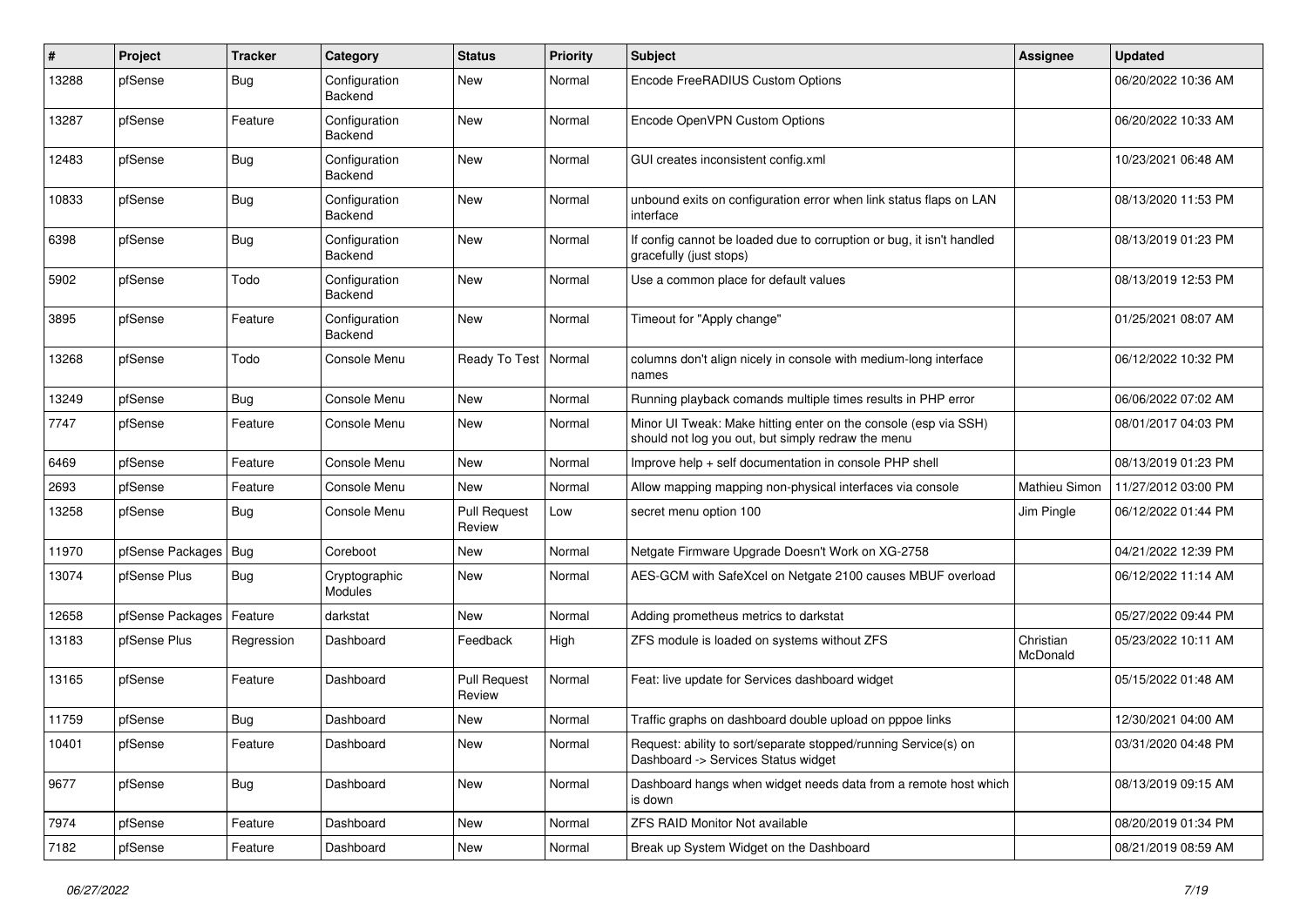| $\vert$ # | Project      | <b>Tracker</b> | Category        | <b>Status</b>                 | <b>Priority</b> | Subject                                                                                          | Assignee             | <b>Updated</b>      |
|-----------|--------------|----------------|-----------------|-------------------------------|-----------------|--------------------------------------------------------------------------------------------------|----------------------|---------------------|
| 7113      | pfSense      | <b>Bug</b>     | Dashboard       | New                           | Normal          | Interface name in Traffic Graphs                                                                 |                      | 12/31/2021 05:40 PM |
| 4646      | pfSense      | Feature        | Dashboard       | <b>New</b>                    | Normal          | Recover valuable vertical screen real estate in dashboard                                        |                      | 04/20/2015 07:46 PM |
| 2479      | pfSense      | Feature        | Dashboard       | New                           | Normal          | Allow reordering of the traffic graphs on the dashboard                                          |                      | 06/08/2012 04:13 PM |
| 12673     | pfSense      | Bug            | Dashboard       | <b>Pull Request</b><br>Review | Normal          | Firewall Logs Widget fails to update at intervals below 5 seconds.                               | Viktor Gurov         | 05/17/2022 02:20 PM |
| 13168     | pfSense      | Feature        | Dashboard       | New                           | Low             | Multiple Dashboard views for a single user                                                       |                      | 05/16/2022 07:53 AM |
| 10395     | pfSense      | Feature        | Dashboard       | New                           | Low             | Add Dashboard System Information support for more PC Engines<br>APU boards                       |                      | 02/17/2022 01:02 AM |
| 10280     | pfSense      | Feature        | Dashboard       | New                           | Low             | <b>DHCP Leases widget</b>                                                                        |                      | 11/07/2020 09:18 PM |
| 9353      | pfSense      | <b>Bug</b>     | Dashboard       | <b>New</b>                    | Low             | PHPSession errors from limited access to dashboard and widgets                                   |                      | 10/06/2020 09:31 AM |
| 8458      | pfSense      | Feature        | Dashboard       | New                           | Low             | Allow reordering of interface widget                                                             |                      | 08/14/2019 10:52 AM |
| 7788      | pfSense      | <b>Bug</b>     | Dashboard       | <b>New</b>                    | Low             | Irregular updating of widgets like cpu/uptime on system widget.                                  |                      | 08/21/2019 09:03 AM |
| 6390      | pfSense      | Todo           | Dashboard       | <b>New</b>                    | Low             | Autoscale from Traffic Graph not correct size (big graphs)                                       |                      | 05/23/2016 01:38 PM |
| 5567      | pfSense      | Feature        | Dashboard       | New                           | Low             | CARP status widget does not update in real time                                                  |                      | 08/20/2019 03:33 PM |
| 3411      | pfSense      | Bug            | Dashboard       | New                           | Low             | Interfaces and statistics dashboard widgets very slow with large<br>numbers of interfaces        |                      | 01/24/2014 02:09 AM |
| 7387      | pfSense      | Bug            | Dashboard       | New                           | Low             | New Traffic Graph in dashboard resets inverted view to normal view                               | <b>Jared Dillard</b> | 12/11/2021 08:14 PM |
| 8157      | pfSense      | Bug            | Dashboard       | <b>New</b>                    | Very Low        | Traffic Graph clutter from time to time                                                          |                      | 12/03/2017 06:40 AM |
| 7934      | pfSense      | Feature        | Dashboard       | New                           | Very Low        | format support phone# for international use                                                      |                      | 10/12/2017 04:38 PM |
| 7857      | pfSense      | <b>Bug</b>     | Dashboard       | <b>New</b>                    | Very Low        | Interfaces Widget U/I fails to wrap IPV6 addresses when the string is<br>too wide for the widget |                      | 08/13/2019 09:15 AM |
| 7244      | pfSense      | Feature        | Developer Tools | New                           | Normal          | Publish pfsense as a Vagrant Basebox                                                             |                      | 01/29/2019 04:09 AM |
| 1219      | pfSense      | Feature        | Developer Tools | New                           | Low             | Ship DTRACE enabled kernels in the images                                                        |                      | 07/26/2017 03:14 AM |
| 11471     | pfSense Docs | Todo           | Development     | New                           | Low             | Feedback on Development - Developing Packages                                                    | Jim Pingle           | 02/19/2021 02:52 PM |
| 11071     | pfSense Docs | New Content    | <b>DHCP</b>     | New                           | Normal          | Feedback on Services - IPv6 Router Advertisements                                                | Jim Pingle           | 12/08/2020 09:25 AM |
| 8852      | pfSense Docs | Correction     | <b>DHCP</b>     | <b>New</b>                    | Normal          | [feedback form] Unclear about "Client Identifier" in a static mapping                            | Jim Pingle           | 09/23/2020 02:30 PM |
| 13273     | pfSense      | <b>Bug</b>     | DHCP (IPv4)     | New                           | Normal          | dhclient can use conflicting recorded leases                                                     |                      | 06/14/2022 11:07 AM |
| 13256     | pfSense      | Feature        | DHCP (IPv4)     | New                           | Normal          | Better handling of duplicate IPs in static DHCP assignments                                      |                      | 06/11/2022 04:51 PM |
| 12959     | pfSense      | <b>Bug</b>     | DHCP (IPv4)     | Feedback                      | Normal          | dhcplease process wrongly update host file if client-hostname is<br>empty                        |                      | 03/28/2022 10:26 AM |
| 12922     | pfSense      | Bug            | DHCP (IPv4)     | New                           | Normal          | Classless static routes received on DHCP WAN can override chosen<br>default gateway              |                      | 03/28/2022 10:08 AM |
| 11927     | pfSense      | Feature        | DHCP (IPv4)     | Feedback                      | Normal          | Allow DHCP not to serve a gateway - small fix                                                    |                      | 01/03/2022 04:17 PM |
| 10345     | pfSense      | Feature        | DHCP (IPv4)     | New                           | Normal          | DHCP lease distinction between online and offline                                                |                      | 03/16/2020 07:56 AM |
| 9732      | pfSense      | Feature        | DHCP (IPv4)     | New                           | Normal          | System UTC time offset in DHCP Option 2                                                          |                      | 09/06/2019 08:39 PM |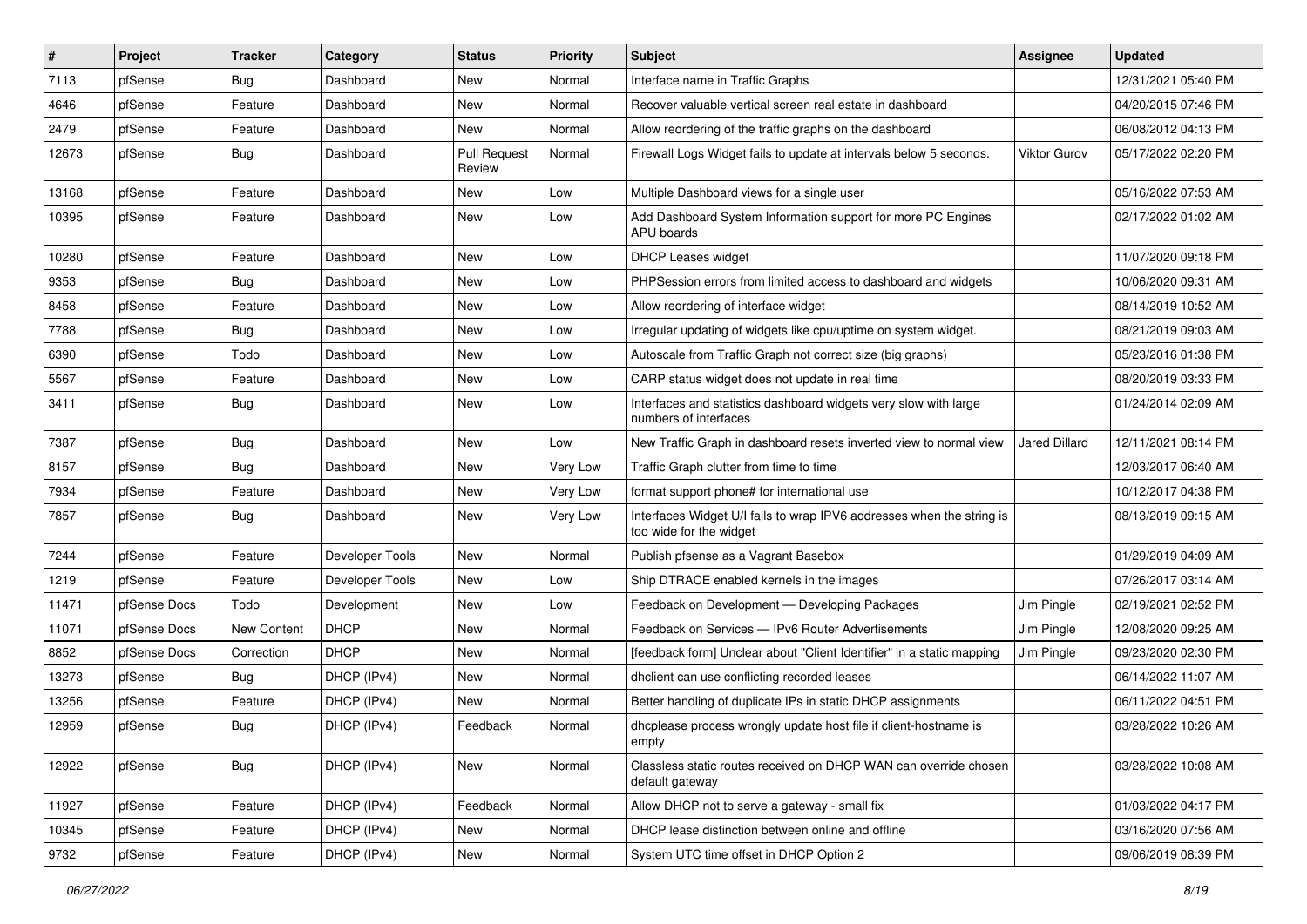| $\vert$ # | Project | <b>Tracker</b> | Category    | <b>Status</b> | <b>Priority</b> | Subject                                                                                                                            | <b>Assignee</b>      | <b>Updated</b>      |
|-----------|---------|----------------|-------------|---------------|-----------------|------------------------------------------------------------------------------------------------------------------------------------|----------------------|---------------------|
| 9343      | pfSense | Bug            | DHCP (IPv4) | New           | Normal          | diag arp.php times out with large DHCPD leases table                                                                               |                      | 08/14/2019 01:19 PM |
| 9130      | pfSense | Feature        | DHCP (IPv4) | <b>New</b>    | Normal          | Request ID [#INC-16195]: DHCP - PXE Boot                                                                                           |                      | 09/10/2020 01:39 PM |
| 8614      | pfSense | Bug            | DHCP (IPv4) | New           | Normal          | Cannot remove Additional BOOTP/DHCP Options                                                                                        |                      | 08/21/2019 09:15 AM |
| 8330      | pfSense | Feature        | DHCP (IPv4) | <b>New</b>    | Normal          | add options for ddns-local-address statements                                                                                      |                      | 04/27/2021 12:31 PM |
| 7405      | pfSense | Feature        | DHCP (IPv4) | <b>New</b>    | Normal          | Ability to add dhcp host reservations from "Diagnostics -> ARP table"                                                              |                      | 10/12/2020 08:22 AM |
| 7172      | pfSense | Bug            | DHCP (IPv4) | <b>New</b>    | Normal          | Sorting by hostname in Services > DHCP Server > LAN should be<br>"natural" (alphanumeric friendly)                                 |                      | 08/20/2019 03:47 PM |
| 6960      | pfSense | Feature        | DHCP (IPv4) | <b>New</b>    | Normal          | Consider replacing ISC DHCP server with KEA DHCP                                                                                   |                      | 09/24/2020 01:59 PM |
| 6615      | pfSense | Feature        | DHCP (IPv4) | New           | Normal          | new DHCP server option                                                                                                             |                      | 08/13/2019 01:39 PM |
| 6362      | pfSense | Bug            | DHCP (IPv4) | Confirmed     | Normal          | DHCP Client ID not used                                                                                                            |                      | 07/09/2021 06:30 AM |
| 5080      | pfSense | Feature        | DHCP (IPv4) | New           | Normal          | Settings tab under Services>DHCP Server                                                                                            |                      | 08/13/2019 12:53 PM |
| 4899      | pfSense | Feature        | DHCP (IPv4) | <b>New</b>    | Normal          | Additional BOOTP/DHCP Options should allow a force option                                                                          |                      | 01/02/2018 02:24 PM |
| 4061      | pfSense | Bug            | DHCP (IPv4) | Confirmed     | Normal          | dhcpd doesn't send client-hostname to peer, breaking DHCP lease<br>registrations w/HA                                              |                      | 02/24/2017 08:58 PM |
| 3771      | pfSense | Bug            | DHCP (IPv4) | <b>New</b>    | Normal          | Webinterface and dhcpdcrashes with 500+ static leases                                                                              |                      | 08/21/2019 09:26 AM |
| 3534      | pfSense | Feature        | DHCP (IPv4) | <b>New</b>    | Normal          | DDNS using arbitrary zone primary                                                                                                  |                      | 07/08/2014 11:40 AM |
| 3404      | pfSense | <b>Bug</b>     | DHCP (IPv4) | <b>New</b>    | Normal          | DHCP Server Fails to Start on Interfaces that are Slow to Come<br>Online During Boot                                               |                      | 02/11/2014 05:09 PM |
| 2983      | pfSense | Feature        | DHCP (IPv4) | New           | Normal          | DHCPD: Add vendor-class-identifier and MAC-OIDs                                                                                    |                      | 05/29/2020 09:24 PM |
| 2774      | pfSense | Feature        | DHCP (IPv4) | <b>New</b>    | Normal          | Extend DHCP Pools code to allow using different subnets                                                                            |                      | 08/19/2019 10:27 AM |
| 8179      | pfSense | <b>Bug</b>     | DHCP (IPv4) | Feedback      | Normal          | Incorrect reverse DNS zone in DHCP server config for<br>non-octet-aligned subnet mask                                              | Renato Botelho       | 02/09/2022 11:17 PM |
| 13217     | pfSense | Bug            | DHCP (IPv4) | <b>New</b>    | Normal          | dholient using default pid file location which does not exist                                                                      | Viktor Gurov         | 05/26/2022 08:09 AM |
| 13263     | pfSense | <b>Bug</b>     | DHCP (IPv4) | <b>New</b>    | Low             | Deleting a static DHCP entry when the related IP is not in the arp<br>table spams the log                                          |                      | 06/10/2022 11:18 AM |
| 12070     | pfSense | Bug            | DHCP (IPv4) | <b>New</b>    | Low             | VLAN0 for WAN DHCP                                                                                                                 |                      | 12/23/2021 04:31 PM |
| 11004     | pfSense | Feature        | DHCP (IPv4) | New           | Low             | DHCP reservations with no IP address show entries in DHCP leases                                                                   |                      | 10/26/2020 07:22 AM |
| 7441      | pfSense | Feature        | DHCP (IPv4) | <b>New</b>    | Low             | Display start/end times for Static Mapping leases on DHCP<br>Leases/DHCPv6 Leases                                                  |                      | 08/21/2019 10:48 AM |
| 2323      | pfSense | Feature        | DHCP (IPv4) | New           | Low             | GUI doesn't allow to configure DHCP server to serve IP addresses<br>belonging to subnets wich are not associated with an interface |                      | 08/19/2019 10:27 AM |
| 4451      | pfSense | Bug            | DHCP (IPv4) | New           | Low             | Status DHCP Leases shows double entries for static entries without<br>IP address                                                   | <b>Phillip Davis</b> | 05/21/2022 04:55 PM |
| 12067     | pfSense | Bug            | DHCP (IPv4) | New           | Very Low        | <b>DHCP Monitoring Statistics Error</b>                                                                                            |                      | 06/21/2021 08:39 AM |
| 10802     | pfSense | Feature        | DHCP (IPv4) | New           | Very Low        | Seperator for DHCP Static Mapped leases                                                                                            |                      | 07/31/2020 10:30 AM |
| 10250     | pfSense | Feature        | DHCP (IPv4) | New           | Very Low        | DHCP lease view by interface                                                                                                       |                      | 02/11/2020 07:47 AM |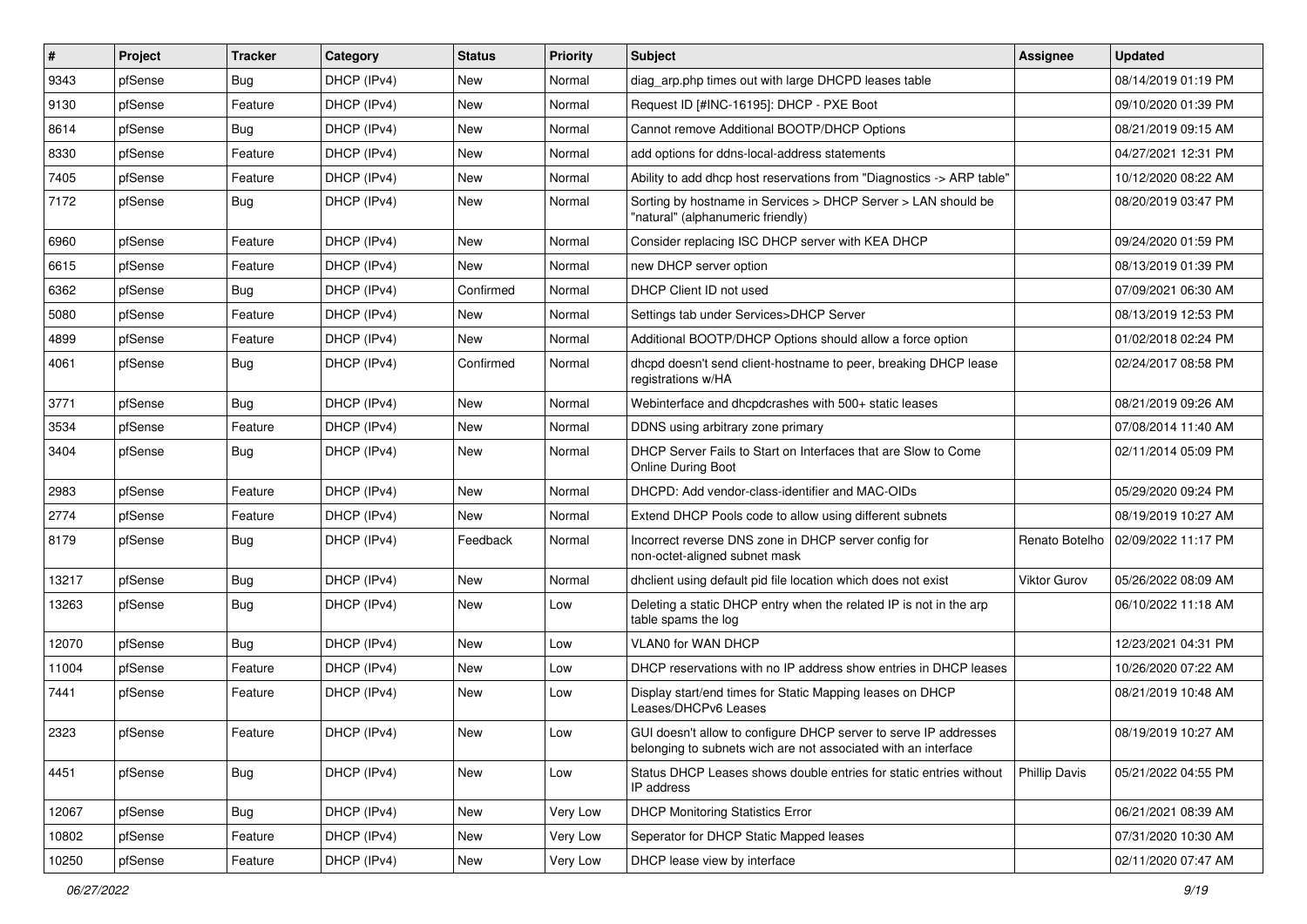| ∦     | Project | <b>Tracker</b> | Category          | <b>Status</b> | <b>Priority</b> | Subject                                                                                         | <b>Assignee</b>    | <b>Updated</b>      |
|-------|---------|----------------|-------------------|---------------|-----------------|-------------------------------------------------------------------------------------------------|--------------------|---------------------|
| 8879  | pfSense | Feature        | DHCP (IPv4)       | New           | Very Low        | DHCP options ADD force options                                                                  |                    | 09/07/2018 09:14 AM |
| 6544  | pfSense | Feature        | DHCP (IPv4)       | <b>New</b>    | Very Low        | RFC 3046 DHCP Option 82 support (and RFC 3315/4649/4580 for<br>IPv6                             |                    | 07/13/2020 02:14 AM |
| 13250 | pfSense | Todo           | DHCP (IPv4)       | <b>New</b>    | Very Low        | Clean up DHCP Server option language                                                            | Jim Pingle         | 06/06/2022 07:32 AM |
| 9136  | pfSense | Bug            | DHCP (IPv6)       | <b>New</b>    | High            | IPv6 Tracking Interfaces Lose IPv6 Address in Certain Cases                                     |                    | 04/21/2022 12:39 PM |
| 13296 | pfSense | Feature        | DHCP (IPv6)       | <b>New</b>    | Normal          | Add support for DHCP6 OPTION_PD_EXCLUDE (RFC 6603)                                              |                    | 06/24/2022 10:10 PM |
| 13253 | pfSense | Bug            | DHCP (IPv6)       | New           | Normal          | 'dhcp6c' is not restarted when applying settings when multiple<br>WANs are configured for DHCP6 |                    | 06/06/2022 02:58 PM |
| 13248 | pfSense | Regression     | DHCP (IPv6)       | <b>New</b>    | Normal          | IPv6 Router Advertisements runs when config.xml does not contain<br>an entry for the interface  |                    | 06/05/2022 07:44 PM |
| 13237 | pfSense | Bug            | DHCP (IPv6)       | New           | Normal          | dhcp6c script cannot be executed safely                                                         |                    | 06/01/2022 11:20 AM |
| 12947 | pfSense | <b>Bug</b>     | DHCP (IPv6)       | New           | Normal          | DHCP6 client does not take any action if the interface IPv6 address<br>changes during renewal   |                    | 06/26/2022 07:44 PM |
| 12823 | pfSense | Bug            | DHCP (IPv6)       | New           | Normal          | Multiple DHCP6 WAN connections PPPoE interface 'defached'<br>status                             |                    | 02/18/2022 05:39 AM |
| 12581 | pfSense | Regression     | DHCP (IPv6)       | <b>New</b>    | Normal          | CARP IPv6 assigned address does not get advertised to endpoints<br>with RADV                    |                    | 12/16/2021 02:34 PM |
| 10822 | pfSense | Bug            | DHCP (IPv6)       | <b>New</b>    | Normal          | Deprecated IPv6 prefix won't be announced as deprecated to clients                              |                    | 08/10/2020 09:23 AM |
| 10714 | pfSense | Bug            | DHCP (IPv6)       | New           | Normal          | radvd only gives out the prefix of the "first" IPv6 address of an<br>interface                  |                    | 10/06/2020 01:03 PM |
| 9536  | pfSense | Feature        | DHCP (IPv6)       | <b>New</b>    | Normal          | Support dynamic prefix in DHCPv6 Server                                                         |                    | 05/25/2022 04:27 AM |
| 7821  | pfSense | Bug            | DHCP (IPv6)       | New           | Normal          | GIF does not support broadcast                                                                  |                    | 08/29/2017 10:50 AM |
| 7734  | pfSense | <b>Bug</b>     | DHCP (IPv6)       | New           | Normal          | Using opton ia pd0 does not renew prefix and prefix get dropped                                 |                    | 07/31/2017 03:46 AM |
| 7138  | pfSense | Bug            | DHCP (IPv6)       | Assigned      | Normal          | Pfsense wide dhcpv6 client doesn't recognise ifid statement                                     |                    | 04/21/2022 12:39 PM |
| 6691  | pfSense | Bug            | DHCP (IPv6)       | New           | Normal          | dhcp6c quits after only two tries if no response was received                                   |                    | 12/07/2020 04:25 PM |
| 6283  | pfSense | Feature        | DHCP (IPv6)       | New           | Normal          | Register DHCPv6 leases with DNS resolver                                                        |                    | 08/21/2019 10:48 AM |
| 6051  | pfSense | Bug            | DHCP (IPv6)       | New           | Normal          | DHCPv6 Client Failure for additional WAN Address causes<br>2-seconds-service-restart-loop       |                    | 12/03/2020 01:08 AM |
| 5950  | pfSense | Feature        | DHCP (IPv6)       | <b>New</b>    | Normal          | DHCPv6 Server support for PD of PD-obtained networks                                            |                    | 03/04/2016 03:04 AM |
| 3185  | pfSense | Feature        | DHCP (IPv6)       | New           | Normal          | Accommodate a DHCPv6 failover-like mechanism                                                    |                    | 11/24/2017 10:44 AM |
| 6873  | pfSense | <b>Bug</b>     | DHCP (IPv6)       | New           | LOW             | radvd - Too many addresses in RDNSS section when previously<br>using DHCPv6                     | Dominic<br>McKeown | 06/06/2018 10:45 AM |
| 9575  | pfSense | Feature        | DHCP (IPv6)       | New           | Very Low        | RFC 7078 - Distributing Address Selection Policy Using DHCPv6                                   |                    | 08/14/2019 02:39 PM |
| 12508 | pfSense | <b>Bug</b>     | <b>DHCP Relay</b> | New           | Normal          | DHCP Relay over VPN                                                                             |                    | 11/06/2021 11:25 AM |
| 12120 | pfSense | Feature        | <b>DHCP Relay</b> | New           | Normal          | Permit several sets of destination DHCP servers in DHCP relay                                   |                    | 07/11/2021 05:41 PM |
| 11149 | pfSense | Bug            | <b>DHCP Relay</b> | New           | Normal          | DHCP relay won't start with DHCP server behind gateway                                          |                    | 03/22/2021 05:13 AM |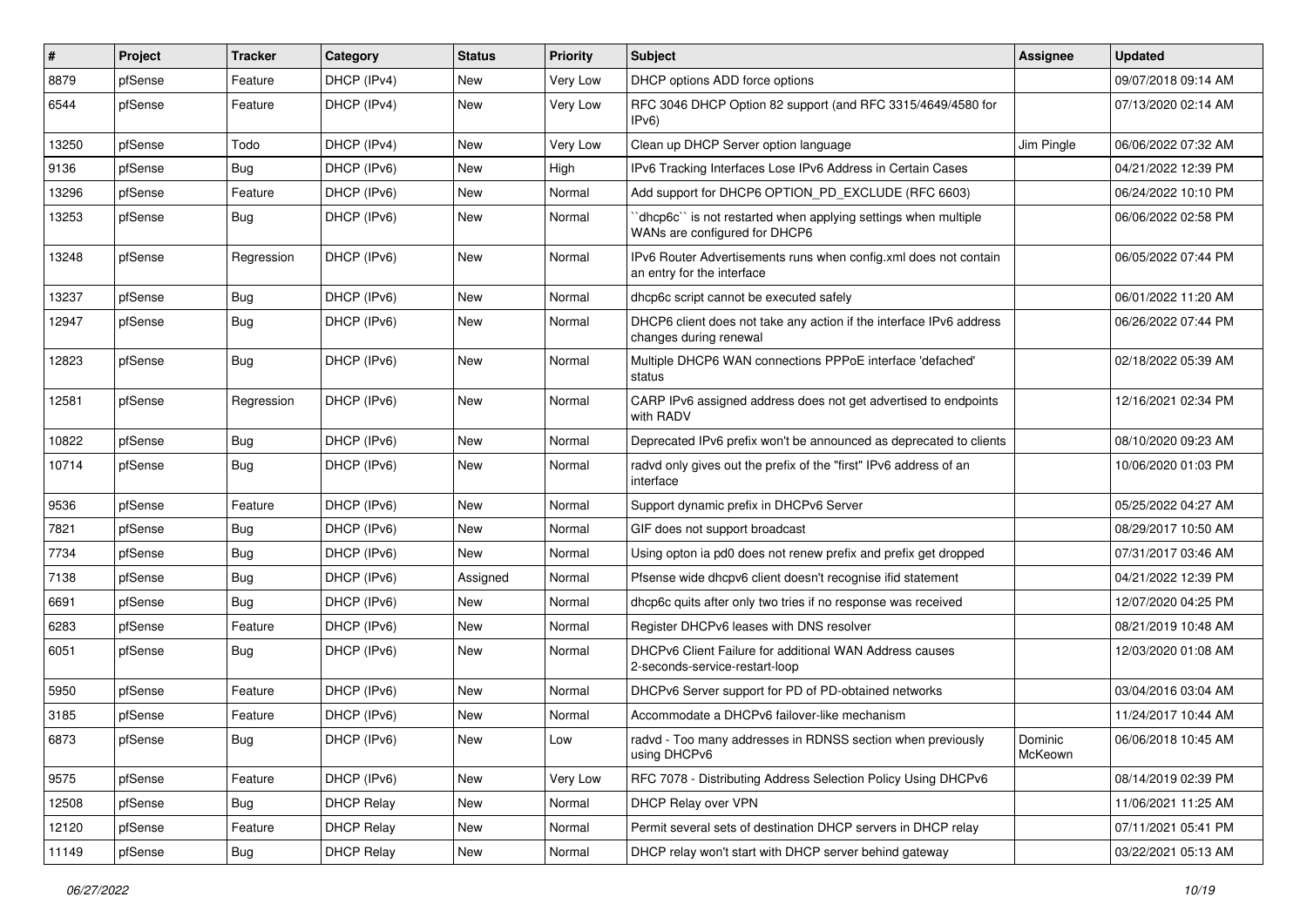| #     | <b>Project</b> | <b>Tracker</b> | Category             | <b>Status</b>                 | Priority | <b>Subject</b>                                                                                     | Assignee   | <b>Updated</b>      |
|-------|----------------|----------------|----------------------|-------------------------------|----------|----------------------------------------------------------------------------------------------------|------------|---------------------|
| 10715 | pfSense        | Bug            | <b>DHCP Relay</b>    | <b>New</b>                    | Normal   | DHCPv6 relay always uses the "first" IPv6 address of an interface                                  |            | 06/29/2020 05:01 AM |
| 9680  | pfSense        | Feature        | <b>DHCP Relay</b>    | New                           | Normal   | Seperate DHCP Server and relay per interface                                                       |            | 02/27/2020 10:47 AM |
| 4680  | pfSense        | Bug            | <b>DHCP Relay</b>    | <b>New</b>                    | Normal   | DHCP relay does not work with DHCP server on other end of<br>OpenVPN tunnel                        |            | 05/05/2015 06:55 PM |
| 10904 | pfSense        | Feature        | <b>DHCP Relay</b>    | <b>Pull Request</b><br>Review | Normal   | Support vti interfaces in dhcrelay                                                                 | Luiz Souza | 10/12/2020 07:35 AM |
| 12791 | pfSense Docs   | New Content    | Diagnostics          | New                           | Normal   | Diagnostic Information for Support (pfSense)                                                       |            | 02/13/2022 08:49 PM |
| 11856 | pfSense        | Feature        | Diagnostics          | New                           | Normal   | Replace/add Alias or DNS names for known LAN addresses in the<br>State table                       |            | 04/27/2021 08:01 AM |
| 7590  | pfSense        | <b>Bug</b>     | Diagnostics          | New                           | Normal   | diag edit do not save when nothing to sae (in directory browse view)                               |            | 05/20/2017 05:04 PM |
| 7589  | pfSense        | Bug            | Diagnostics          | <b>New</b>                    | Normal   | diag edit.php old print info box                                                                   |            | 05/20/2017 05:02 PM |
| 5556  | pfSense        | Feature        | Diagnostics          | <b>New</b>                    | Normal   | No error when downloading non-existing file on Diagnostics/Execute                                 |            | 08/20/2019 03:43 PM |
| 4456  | pfSense        | Feature        | Diagnostics          | New                           | Normal   | Packet capture additional filtering options                                                        |            | 08/20/2019 03:30 PM |
| 3796  | pfSense        | Bug            | Diagnostics          | Confirmed                     | Normal   | States summary fails and is very slow with large state tables                                      |            | 12/11/2021 08:03 PM |
| 1656  | pfSense        | Feature        | Diagnostics          | <b>New</b>                    | Normal   | Teach pfctl to kill states by port number                                                          |            | 08/21/2019 09:55 AM |
| 12343 | pfSense        | Feature        | Diagnostics          | <b>New</b>                    | Low      | Real time traffic monitoring                                                                       |            | 09/06/2021 01:26 PM |
| 9718  | pfSense        | Feature        | Diagnostics          | New                           | Low      | Make diag states summary table sortable                                                            |            | 10/06/2020 09:12 AM |
| 7848  | pfSense        | Bug            | Diagnostics          | New                           | Low      | NDP Table Sort by Expiration Error                                                                 |            | 08/26/2019 02:56 PM |
| 7459  | pfSense        | Feature        | Diagnostics          | <b>New</b>                    | Low      | "Refresh" button for Diagnostics/Tables display                                                    |            | 08/21/2019 09:27 AM |
| 7442  | pfSense        | Feature        | Diagnostics          | <b>New</b>                    | Low      | Suggestions for Diagnostics / ARP Table and Diagnostics / NDP<br>Table                             |            | 08/21/2019 09:27 AM |
| 4914  | pfSense        | Feature        | Diagnostics          | <b>New</b>                    | Low      | <b>Packet Capture Settings</b>                                                                     |            | 08/20/2019 08:51 AM |
| 12757 | pfSense        | <b>Bug</b>     | Diagnostics          | <b>Pull Request</b><br>Review | Very Low | Clean up /etc/inc/filter.inc use of pfctl -F                                                       |            | 05/17/2022 02:18 PM |
| 6804  | pfSense        | Feature        | Diagnostics          | New                           | Very Low | Add row counter into Diagnostics -> Edit File                                                      |            | 08/20/2019 03:44 PM |
| 12883 | pfSense Docs   | Todo           | <b>DNS</b>           | <b>New</b>                    | Normal   | Feedback on Services - DNS Resolver - Host Overrides                                               |            | 02/28/2022 07:54 PM |
| 12139 | pfSense        | Feature        | <b>DNS Forwarder</b> | <b>New</b>                    | Normal   | Add support in for specifying a DNSMASQ configuration file                                         |            | 07/16/2021 09:45 PM |
| 2410  | pfSense        | Feature        | <b>DNS Forwarder</b> | <b>New</b>                    | Normal   | Support name based aliasing via CNAMEs or some other<br>mechanism.                                 |            | 12/11/2012 09:56 PM |
| 7329  | pfSense        | Bug            | <b>DNS Forwarder</b> | <b>New</b>                    | Low      | <b>DHCP Not Updating DNS</b>                                                                       |            | 01/21/2022 09:16 PM |
| 5413  | pfSense        | <b>Bug</b>     | <b>DNS Resolver</b>  | Confirmed                     | High     | Incorrect Handling of Unbound Resolver [service restarts, cache<br>loss, DNS service interruption] |            | 06/19/2022 11:11 PM |
| 13254 | pfSense        | <b>Bug</b>     | <b>DNS Resolver</b>  | <b>New</b>                    | Normal   | DNS resolver does not update "unbound.conf" file during link down<br>events                        |            | 06/08/2022 07:55 AM |
| 12612 | pfSense        | Bug            | <b>DNS Resolver</b>  | New                           | Normal   | DNS Resolver is restarted during every "rc.newwanip" event                                         |            | 06/03/2022 07:13 AM |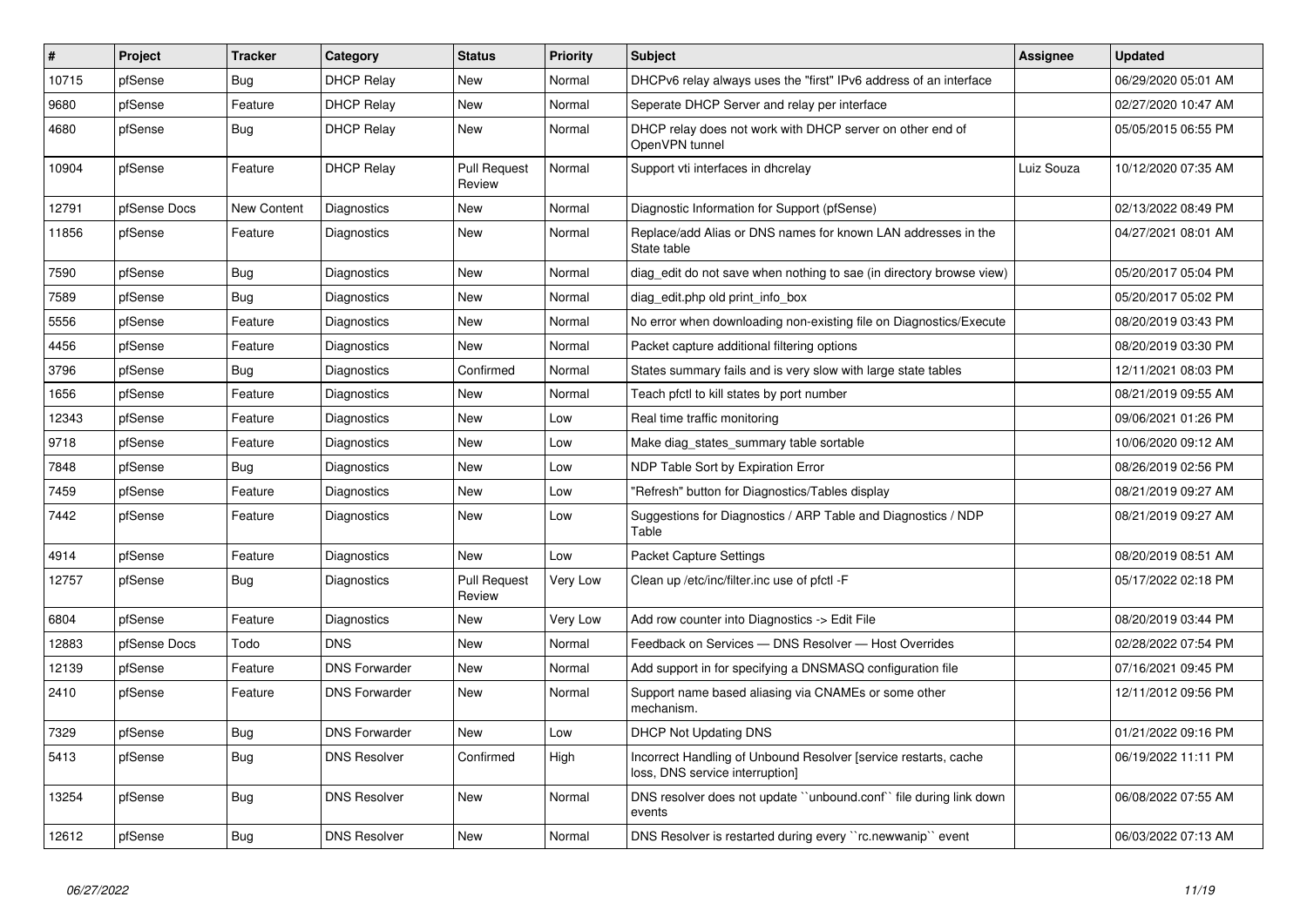| $\vert$ # | Project      | <b>Tracker</b> | Category            | <b>Status</b> | <b>Priority</b> | Subject                                                                                                                       | Assignee   | <b>Updated</b>      |
|-----------|--------------|----------------|---------------------|---------------|-----------------|-------------------------------------------------------------------------------------------------------------------------------|------------|---------------------|
| 10624     | pfSense      | <b>Bug</b>     | <b>DNS Resolver</b> | <b>New</b>    | Normal          | Unbound configuration memory leak with python module + register<br>DHCP leases active                                         |            | 02/26/2021 10:27 AM |
| 10342     | pfSense      | Bug            | <b>DNS Resolver</b> | New           | Normal          | Unbound domain overrides stop resolving periodically. They only<br>resume after the service has been restarted.               |            | 03/13/2020 10:35 AM |
| 10143     | pfSense      | <b>Bug</b>     | <b>DNS Resolver</b> | <b>New</b>    | Normal          | System hostname DNS entry is assigned to the wrong IP on<br>multi-wan setups                                                  |            | 12/31/2019 02:33 PM |
| 9654      | pfSense      | Bug            | <b>DNS Resolver</b> | <b>New</b>    | Normal          | After reboot, the DNS resolver must be restarted before it will<br>advertise the ipv6 DNS address of the router.              |            | 11/20/2020 03:12 AM |
| 9436      | pfSense      | Feature        | <b>DNS Resolver</b> | <b>New</b>    | Normal          | Unbound: enable dnstap support                                                                                                |            | 03/27/2019 07:54 PM |
| 9037      | pfSense      | Bug            | <b>DNS Resolver</b> | <b>New</b>    | Normal          | Unbound not logging to syslog after reboot                                                                                    |            | 10/12/2018 05:09 AM |
| 8236      | pfSense      | Feature        | <b>DNS Resolver</b> | New           | Normal          | Ability to configure "forward-first" and "forward-host" options for more<br>robust domain overrides in DNS Resolver           |            | 12/26/2017 01:26 AM |
| 7852      | pfSense      | Feature        | <b>DNS Resolver</b> | <b>New</b>    | Normal          | Add views support to Unbound GUI                                                                                              |            | 09/11/2017 12:26 PM |
| 7152      | pfSense      | Bug            | <b>DNS Resolver</b> | New           | Normal          | Unbound / DNS Resolver issue if "Register DHCP static mappings in<br>the DNS Resolver" set before wildcard DNS custom options |            | 12/18/2021 04:59 PM |
| 7096      | pfSense      | <b>Bug</b>     | <b>DNS Resolver</b> | Feedback      | Normal          | Unbound fails to start on boot if specific network devices are<br>configured in the "Network Interfaces"                      |            | 11/22/2021 08:59 AM |
| 6103      | pfSense      | Feature        | <b>DNS Resolver</b> | New           | Normal          | DNS Resolver Outgoing Interfaces should be able to use Gateway<br>Groups                                                      |            | 10/21/2019 08:02 AM |
| 4798      | pfSense      | Feature        | <b>DNS Resolver</b> | <b>New</b>    | Normal          | Make host and domain overrides available to both DNS Resolver<br>and DNS Forwarder                                            |            | 06/29/2015 02:14 AM |
| 1819      | pfSense      | Bug            | <b>DNS Resolver</b> | New           | Normal          | DNS Resolver Not Registering DHCP Server Specified Domain<br>Name                                                             | Luiz Souza | 04/28/2022 01:53 PM |
| 12551     | pfSense      | Feature        | <b>DNS Resolver</b> | <b>New</b>    | Low             | Add ability to set DNS resolver search domain list                                                                            |            | 12/01/2021 11:18 AM |
| 7495      | pfSense      | Feature        | <b>DNS Resolver</b> | New           | Low             | Ability to set TTL for local for Unbound host overrides and dhcp<br>leases                                                    |            | 03/06/2018 09:46 AM |
| 6430      | pfSense      | Bug            | <b>DNS Resolver</b> | Confirmed     | Low             | pfsense should sanity-check hostnames when copying from<br>dhcpd.leases to /etc/hosts                                         |            | 08/13/2019 01:23 PM |
| 11921     | pfSense      | Feature        | <b>DNS Resolver</b> | New           | Very Low        | Feature Request: Compile unbound with EDNS Client Subnet (ECS)<br>module (--enable-subnet)                                    |            | 05/14/2021 07:29 AM |
| 13167     | pfSense      | Bug            | Dynamic DNS         | New           | Normal          | phpDynDNS: DigitalOcean ddns update fails (bad request, invalid<br>character '-' in request id)                               |            | 06/16/2022 09:30 PM |
| 12877     | pfSense      | Bug            | Dynamic DNS         | Feedback      | Normal          | Cloudflare DynDNS fails to update more than two addresses                                                                     |            | 05/29/2022 06:56 PM |
| 12848     | pfSense      | Feature        | Dynamic DNS         | New           | Normal          | Evaluation of the DynDNS "Result Match" string                                                                                |            | 02/22/2022 02:01 AM |
| 12602     | pfSense      | Feature        | Dynamic DNS         | New           | Normal          | DHCPv6 should allow DDNS Client updates for hosts                                                                             |            | 12/15/2021 11:00 AM |
| 12063     | pfSense Docs | Todo           | Dynamic DNS         | New           | Normal          | Feedback on Services - Dynamic DNS - Configuring RFC 2136<br>Dynamic DNS updates                                              |            | 06/18/2021 06:24 PM |
| 11177     | pfSense      | Bug            | Dynamic DNS         | New           | Normal          | DDNSv6 not using Check IP Services                                                                                            |            | 12/21/2020 05:02 AM |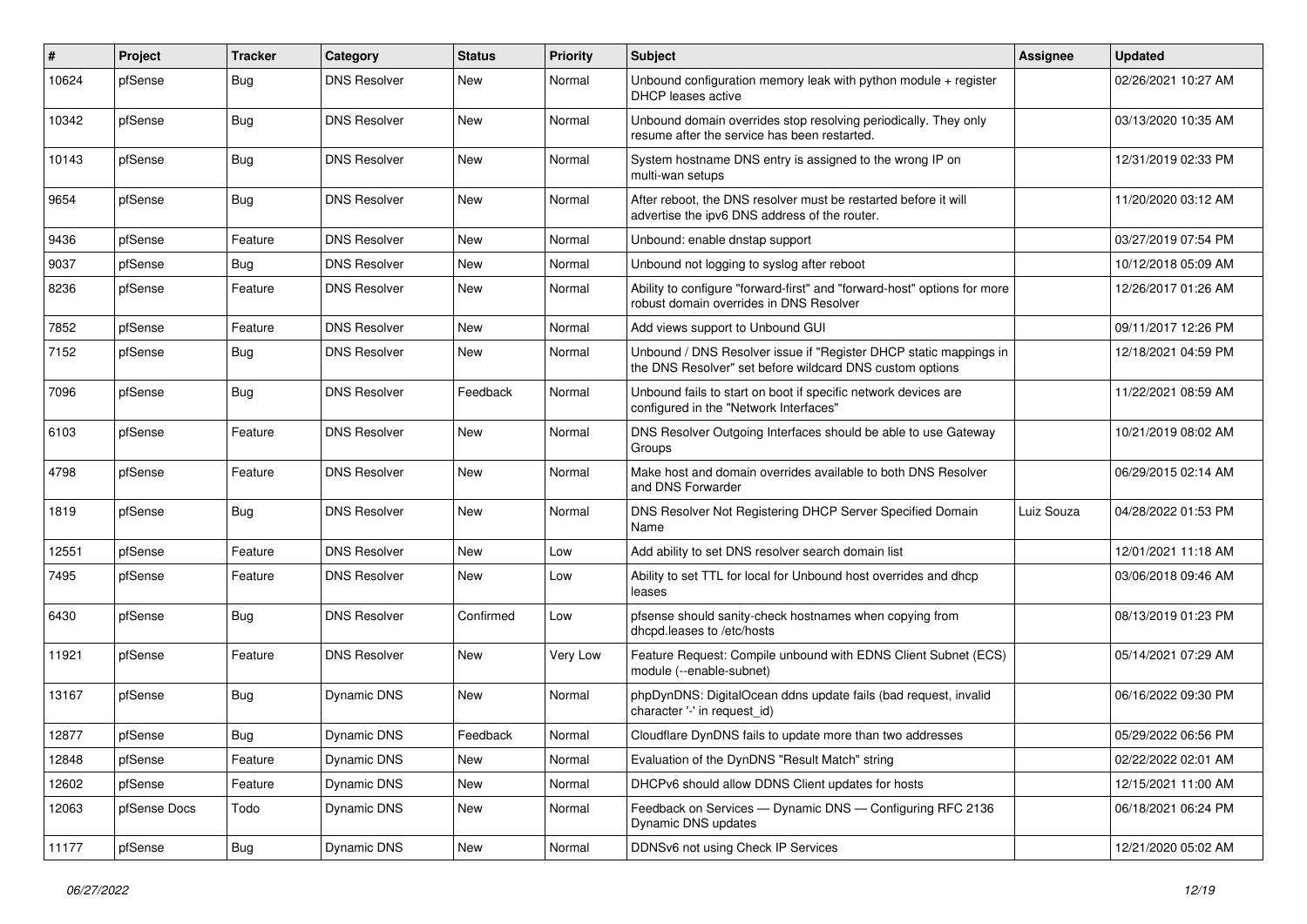| #     | Project                | <b>Tracker</b> | Category              | <b>Status</b>                 | <b>Priority</b> | <b>Subject</b>                                                                                          | Assignee                       | <b>Updated</b>      |
|-------|------------------------|----------------|-----------------------|-------------------------------|-----------------|---------------------------------------------------------------------------------------------------------|--------------------------------|---------------------|
| 11147 | pfSense                | Bug            | Dynamic DNS           | New                           | Normal          | Domeneshop DynDNS IPv4 and IPv6                                                                         |                                | 12/09/2020 11:47 PM |
| 11084 | pfSense                | Feature        | Dynamic DNS           | New                           | Normal          | Dynamic DNS include option to specify virtual IP addresses                                              |                                | 11/19/2020 01:26 PM |
| 10962 | pfSense                | Feature        | Dynamic DNS           | New                           | Normal          | Add Cpanel support for Dynamic DNS Clients                                                              |                                | 12/28/2020 01:56 PM |
| 10000 | pfSense                | <b>Bug</b>     | Dynamic DNS           | <b>New</b>                    | Normal          | Azure Dynamic DNS A and AAAA Records for Apex Zone                                                      |                                | 03/31/2020 09:03 AM |
| 9805  | pfSense                | <b>Bug</b>     | Dynamic DNS           | New                           | Normal          | dynDNS cloudflare multiple entries                                                                      |                                | 10/02/2019 04:51 PM |
| 9664  | pfSense                | <b>Bug</b>     | Dynamic DNS           | New                           | Normal          | DynDNS and Dual-wan problem with CloudFlare (works with No-Ip)                                          |                                | 08/03/2019 10:00 AM |
| 9504  | pfSense                | Bug            | Dynamic DNS           | New                           | Normal          | Multiple Dynamic DNS update notifications for the same interface,<br>not differentiated by the hostname |                                | 05/07/2019 07:46 AM |
| 9063  | pfSense                | Feature        | Dynamic DNS           | New                           | Normal          | Allow dynamic DNS client entry to specify which Check IP service to<br>use                              |                                | 10/24/2018 11:53 AM |
| 8432  | pfSense                | <b>Bug</b>     | Dynamic DNS           | New                           | Normal          | Dynamic DNS Client gives an error that it can't find IPv6 address<br>when WAN interface is a LAGG       |                                | 09/17/2020 05:23 AM |
| 8406  | pfSense                | Bug            | Dynamic DNS           | <b>New</b>                    | Normal          | DDNS IPV6 Cloudflare Client does not detect PPOE address                                                |                                | 03/31/2018 11:56 AM |
| 7418  | pfSense                | Feature        | Dynamic DNS           | New                           | Normal          | Dynamic dns should be sorted interface name                                                             |                                | 08/21/2019 08:58 AM |
| 7292  | pfSense                | Feature        | Dynamic DNS           | New                           | Normal          | DynamicDNS configuration does not sync to HA secondary                                                  |                                | 02/21/2017 04:56 PM |
| 13303 | pfSense                | Bug            | Dynamic DNS           | <b>New</b>                    | Normal          | DynDNS - DNSExit no longer working                                                                      | Koen Zomers                    | 06/26/2022 07:18 PM |
| 12495 | pfSense                | Feature        | Dynamic DNS           | <b>Pull Request</b><br>Review | Normal          | DynDNS: add deSEC IPv4&v6 simultaneos update                                                            | Lukas Wiest                    | 11/01/2021 08:53 AM |
| 12494 | pfSense                | Feature        | Dynamic DNS           | <b>Pull Request</b><br>Review | Normal          | DynDNS: make simultaneous update of IP and LegacyIP possible                                            | Lukas Wiest                    | 11/01/2021 08:52 AM |
| 13298 | pfSense                | <b>Bug</b>     | Dynamic DNS           | <b>Pull Request</b><br>Review | Normal          | Dynv6 does not check response code when updating                                                        | <b>Tiago Beling</b><br>d'Avila | 06/24/2022 07:47 AM |
| 8500  | pfSense                | <b>Bug</b>     | Dynamic DNS           | <b>New</b>                    | Low             | Incorrect categorization of status/info messages from phpDynDNS                                         |                                | 08/16/2019 12:50 PM |
| 7718  | pfSense                | Feature        | Dynamic DNS           | New                           | Very Low        | Hostname for Custom DynDNS Updater.                                                                     |                                | 07/24/2017 10:05 AM |
| 11235 | pfSense Packages   Bug |                | Filer                 | New                           | Normal          | Filer run script when "state" unchanged                                                                 |                                | 01/08/2021 07:24 AM |
| 11178 | pfSense Packages       | Feature        | Filer                 | New                           | Normal          | Filer do not ask what to do with previous filename                                                      |                                | 12/31/2020 02:45 AM |
| 10426 | pfSense Packages   Bug |                | Filer                 | Feedback                      | Normal          | Filer must validate that File name is unig                                                              |                                | 04/20/2022 11:02 AM |
| 11180 | pfSense Packages   Bug |                | Filer                 | Feedback                      | Normal          | Filer run action for files on sync that wan't been modified                                             | Viktor Gurov                   | 01/08/2021 07:27 AM |
| 13067 | pfSense                | <b>Bug</b>     | FilterDNS             | New                           | Normal          | filterdns resolve interval is twice the intended value                                                  |                                | 04/17/2022 07:45 PM |
| 12770 | pfSense Docs           | Todo           | <b>Firewall Rules</b> | New                           | Normal          | Feedback on Firewall — Configuring firewall rules                                                       |                                | 06/25/2022 03:25 PM |
| 12268 | pfSense Docs           | Todo           | <b>Firewall Rules</b> | New                           | Normal          | Feedback on Firewall - Aliases                                                                          |                                | 08/17/2021 12:55 AM |
| 13020 | pfSense Docs           | Todo           | <b>Firewall Rules</b> | New                           | Normal          | easyrule command documentation should document permissible<br>wildcards                                 | Jim Pingle                     | 04/04/2022 08:01 AM |
| 9685  | pfSense Docs           | Correction     | <b>Firewall Rules</b> | New                           | Normal          | Feedback on Firewall - Floating Rules                                                                   | Jim Pingle                     | 09/23/2020 02:57 PM |
| 12740 | pfSense                | <b>Bug</b>     | FreeBSD               | Incomplete                    | Normal          | panic: esp_input_cb: Unexpected address family                                                          |                                | 01/27/2022 01:19 PM |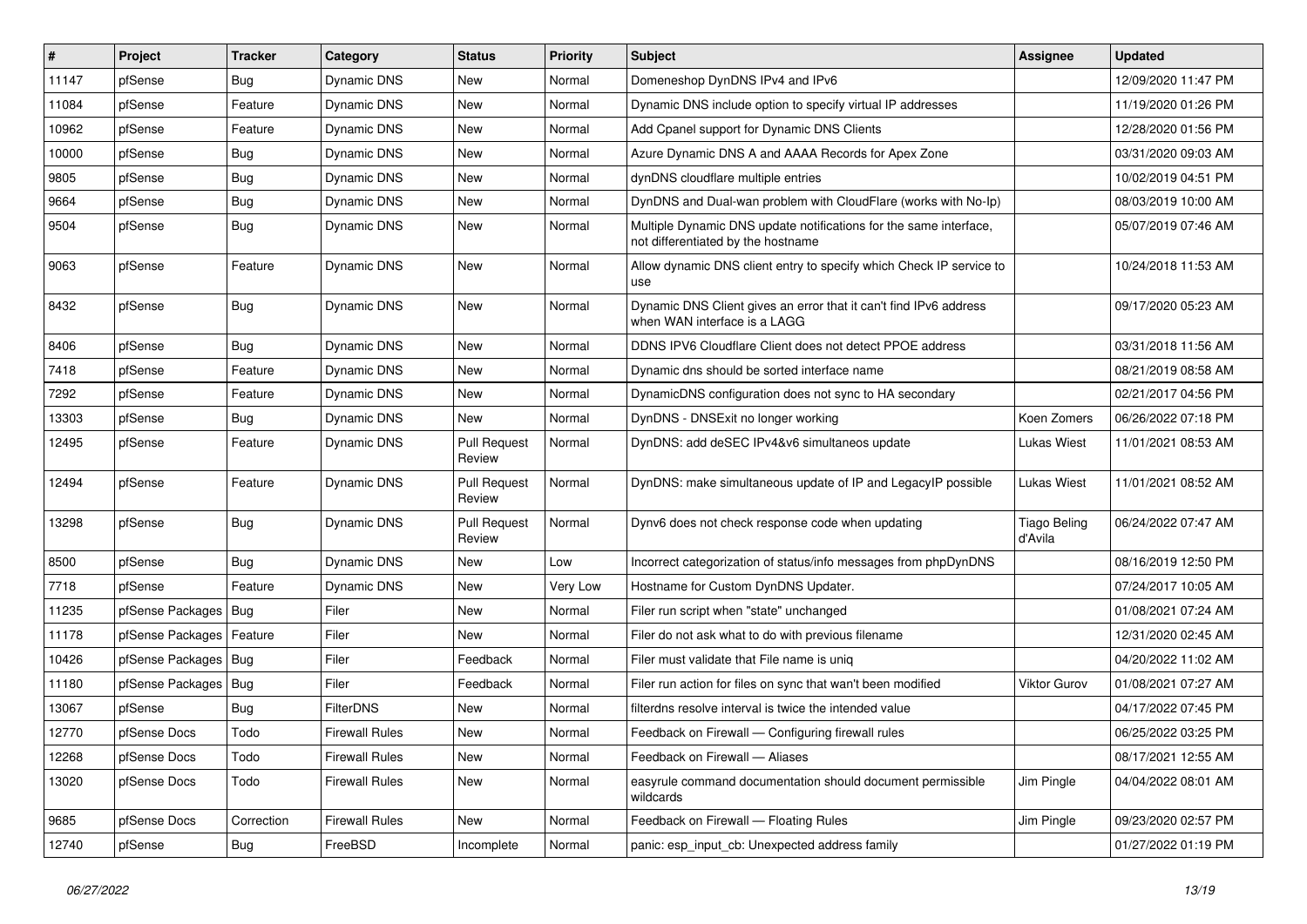| $\vert$ # | <b>Project</b>             | <b>Tracker</b> | Category   | <b>Status</b> | <b>Priority</b> | <b>Subject</b>                                                                                                                                                          | <b>Assignee</b>     | <b>Updated</b>      |
|-----------|----------------------------|----------------|------------|---------------|-----------------|-------------------------------------------------------------------------------------------------------------------------------------------------------------------------|---------------------|---------------------|
| 11184     | pfSense                    | Bug            | FreeBSD    | <b>New</b>    | Normal          | PF: State policy cannot be configurable                                                                                                                                 |                     | 02/09/2021 02:43 AM |
| 11352     | pfSense                    | Bug            | FreeBSD    | <b>New</b>    | Low             | CTF types > 2^15 in the pfSense kernel config results in DTrace<br>failing                                                                                              | Scott Long          | 03/17/2021 02:52 AM |
| 11534     | pfSense Packages           | Regression     | FreeRADIUS | New           | High            | FreeRADIUS EAP anonymous connection forbidden out-of-tunnel                                                                                                             |                     | 07/14/2021 02:32 AM |
| 8513      | pfSense Packages   Bug     |                | FreeRADIUS | <b>New</b>    | High            | Freeradius 3.x Idap problem                                                                                                                                             |                     | 02/18/2019 05:22 PM |
| 12982     | pfSense Packages   Bug     |                | FreeRADIUS | <b>New</b>    | Normal          | FreeRadius RadReply table entries missing from pf                                                                                                                       |                     | 06/19/2022 05:38 PM |
| 12742     | pfSense Packages   Bug     |                | FreeRADIUS | Feedback      | Normal          | freeRADIUS virtual-server-default: modules dailycounter,<br>monthlycounter, noresetcounter, expire on login in authorize<br>section prevent virtual server from loading |                     | 03/01/2022 12:45 PM |
| 12286     | pfSense Packages   Bug     |                | FreeRADIUS | New           | Normal          | Add support for ntlm auth in LDAP                                                                                                                                       |                     | 08/20/2021 08:27 AM |
| 12126     | pfSense Packages   Bug     |                | FreeRADIUS | <b>New</b>    | Normal          | freeradius3 0.15.7 31                                                                                                                                                   |                     | 10/11/2021 08:21 AM |
| 11980     | pfSense Packages   Bug     |                | FreeRADIUS | Feedback      | Normal          | EAP does not work with SQL backend                                                                                                                                      |                     | 07/21/2021 07:24 AM |
| 11802     | pfSense Packages   Bug     |                | FreeRADIUS | New           | Normal          | FreeRADIUS sync                                                                                                                                                         |                     | 05/10/2021 04:18 AM |
| 11138     | pfSense Packages           | Feature        | FreeRADIUS | <b>New</b>    | Normal          | new WebGUI checkboxes needed                                                                                                                                            |                     | 12/07/2020 08:28 AM |
| 10695     | pfSense Packages   Bug     |                | FreeRADIUS | New           | Normal          | Free Radius Accounting skipping MBs after reboot due to power<br>down                                                                                                   |                     | 06/24/2020 04:49 AM |
| 10297     | pfSense Packages           | Feature        | FreeRADIUS | Assigned      | Normal          | IPv6 user attributes                                                                                                                                                    |                     | 04/21/2022 12:39 PM |
| 9704      | pfSense Packages           | Feature        | FreeRADIUS | New           | Normal          | Enable filter username                                                                                                                                                  |                     | 08/27/2019 12:07 PM |
| 8836      | pfSense Packages   Feature |                | FreeRADIUS | New           | Normal          | Define Idap group vlan assignment in users file                                                                                                                         |                     | 08/26/2018 07:53 AM |
| 8769      | pfSense Packages           | Feature        | FreeRADIUS | New           | Normal          | Allow FreeRADIUS users to change their own Passwords and Pins                                                                                                           |                     | 10/11/2018 11:34 AM |
| 8589      | pfSense Packages   Bug     |                | FreeRADIUS | New           | Normal          | FreeRadius 0.15.5_2 ignoring tunnelled-reply=no                                                                                                                         |                     | 02/18/2019 03:40 PM |
| 8264      | pfSense Packages   Bug     |                | FreeRADIUS | New           | Normal          | Radiusd restart on WAN change results in freeradius not running<br>(and possible solution)                                                                              |                     | 04/21/2022 12:39 PM |
| 8251      | pfSense Packages   Bug     |                | FreeRADIUS | Feedback      | Normal          | Captiveportal + FreeRadius "Last activity" resets to Session start                                                                                                      |                     | 08/13/2019 11:10 AM |
| 8224      | pfSense Packages           | Feature        | FreeRADIUS | <b>New</b>    | Normal          | Add "OU" field to FreeRADIUS page                                                                                                                                       |                     | 02/21/2018 12:53 AM |
| 8031      | pfSense Packages           | Feature        | FreeRADIUS | New           | Normal          | FreeRADIUS copy entry function                                                                                                                                          |                     | 08/16/2019 01:01 PM |
| 7403      | pfSense Packages   Bug     |                | FreeRADIUS | <b>New</b>    | Normal          | Captive Portal + freeradius2 + MySQL problems with German<br>Umlaut                                                                                                     |                     | 03/17/2017 09:12 AM |
| 4506      | pfSense Packages           | Feature        | FreeRADIUS | <b>New</b>    | Normal          | FreeRADIUS groups/hunt groups                                                                                                                                           |                     | 03/10/2015 08:51 PM |
| 13284     | pfSense Packages           | Feature        | FreeRADIUS | <b>New</b>    | Normal          | Option to define "Issuer" in OPT configuration.                                                                                                                         | Jakob<br>Nordgarden | 06/19/2022 12:10 PM |
| 8516      | pfSense Packages   Bug     |                | FreeRADIUS | <b>New</b>    | Normal          | FreeRADIUS requires settings re-saved after pfSense upgrade                                                                                                             | Jim Pingle          | 12/31/2021 05:58 PM |
| 11746     | pfSense Packages   Bug     |                | FreeRADIUS | Feedback      | Normal          | Second LDAP server configuration misses the ipaNThash control<br>attribute                                                                                              | <b>Viktor Gurov</b> | 07/14/2021 01:44 PM |
| 11388     | pfSense Packages   Bug     |                | FreeRADIUS | Feedback      | Normal          | Captive Portal authentication error with MySQL backend                                                                                                                  | <b>Viktor Gurov</b> | 02/10/2021 08:54 AM |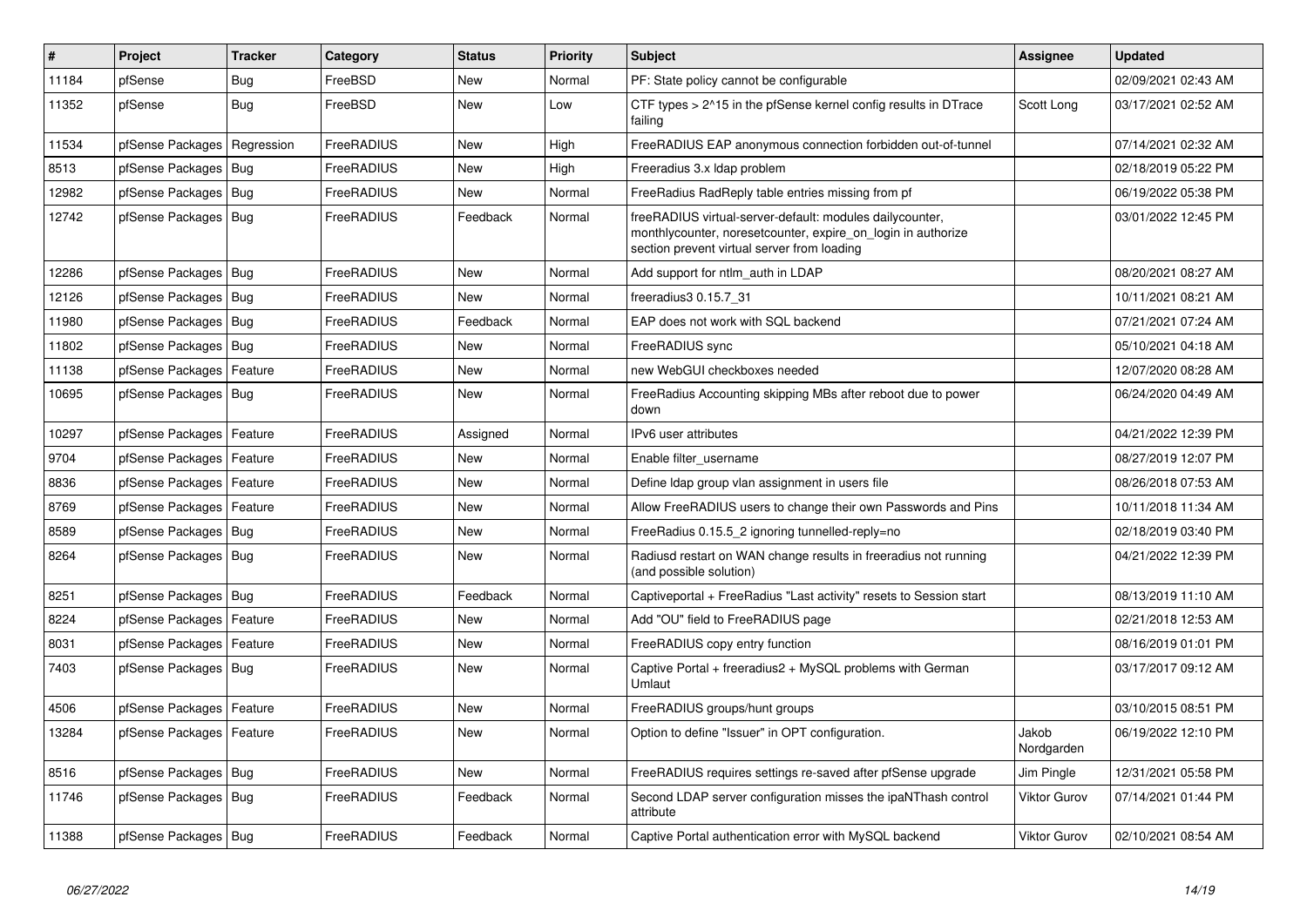| $\vert$ # | Project                    | <b>Tracker</b> | Category   | <b>Status</b>                 | <b>Priority</b> | <b>Subject</b>                                                                                                                                              | Assignee              | <b>Updated</b>      |
|-----------|----------------------------|----------------|------------|-------------------------------|-----------------|-------------------------------------------------------------------------------------------------------------------------------------------------------------|-----------------------|---------------------|
| 11331     | pfSense Packages           | Bug            | FreeRADIUS | Feedback                      | Normal          | FreeRADIUS latest package upgrade broke Plain Mac<br>Authentication                                                                                         | <b>Viktor Gurov</b>   | 01/30/2021 10:08 AM |
| 11054     | pfSense Packages   Bug     |                | FreeRADIUS | Assigned                      | Normal          | Check Client Certificate CN not working as described                                                                                                        | Viktor Gurov          | 12/14/2021 07:22 AM |
| 10908     | pfSense Packages   Feature |                | FreeRADIUS | Feedback                      | Normal          | FreeRADIUS server certificate not using full CA chain                                                                                                       | Viktor Gurov          | 04/22/2022 02:19 AM |
| 10871     | pfSense Packages   Feature |                | FreeRADIUS | Feedback                      | Normal          | Extra time period counters for SQL backend                                                                                                                  | Viktor Gurov          | 04/22/2022 02:19 AM |
| 11026     | pfSense Packages           | Feature        | FreeRADIUS | New                           | Low             | Feedback on Packages - FreeRADIUS package                                                                                                                   |                       | 11/02/2020 07:21 AM |
| 10377     | pfSense Packages   Feature |                | FreeRADIUS | New                           | Very Low        | Allow usage of TOTP (Google-Authenticator) without PIN                                                                                                      |                       | 03/30/2020 11:43 AM |
| 8161      | pfSense Packages   Feature |                | FreeRADIUS | New                           | Very Low        | Add virtual server support to FreeRadius                                                                                                                    |                       | 12/05/2017 01:57 PM |
| 7608      | pfSense Packages   Feature |                | FreeRADIUS | <b>New</b>                    | Very Low        | Captive Portal amount of traffic Account + Free Radius+Mysql                                                                                                |                       | 05/28/2017 09:08 AM |
| 11936     | pfSense Packages   Bug     |                | <b>FRR</b> | Incomplete                    | High            | FRR does not connect BGP when using password                                                                                                                |                       | 05/19/2021 08:12 AM |
| 11158     | pfSense Packages   Bug     |                | <b>FRR</b> | New                           | High            | <b>FRR Prefix Lists</b>                                                                                                                                     |                       | 12/30/2020 04:55 PM |
| 12951     | pfSense Packages   Bug     |                | <b>FRR</b> | Feedback                      | Normal          | FRR cannot remove IPv6 routes                                                                                                                               |                       | 03/22/2022 09:24 PM |
| 12889     | pfSense Packages   Feature |                | <b>FRR</b> | New                           | Normal          | FRR GUI add set ipv6 next-hop global                                                                                                                        |                       | 03/02/2022 06:10 AM |
| 12751     | pfSense Packages   Bug     |                | <b>FRR</b> | New                           | Normal          | Improve FRR route restoration after gateway events                                                                                                          |                       | 02/06/2022 11:07 PM |
| 12084     | pfSense Packages   Bug     |                | <b>FRR</b> | <b>New</b>                    | Normal          | libfrr.so.0 error on SG-1100                                                                                                                                |                       | 06/26/2021 08:22 AM |
| 11963     | pfSense Packages   Feature |                | <b>FRR</b> | New                           | Normal          | Dynamically change OSPF interface costs on selected interfaces on<br><b>CARP</b> event                                                                      |                       | 05/26/2021 04:13 AM |
| 11841     | pfSense Packages   Bug     |                | <b>FRR</b> | <b>New</b>                    | Normal          | FRR access lists default bahavior changed to permit by default                                                                                              |                       | 04/22/2021 09:52 AM |
| 11835     | pfSense Packages   Bug     |                | <b>FRR</b> | New                           | Normal          | FRR OSPF redistributed connected routes disappearing                                                                                                        |                       | 04/22/2021 07:11 AM |
| 11823     | pfSense Packages   Feature |                | <b>FRR</b> | New                           | Normal          | Route handling enhancements                                                                                                                                 |                       | 04/19/2021 06:23 PM |
| 11703     | pfSense Packages   Feature |                | <b>FRR</b> | <b>New</b>                    | Normal          | add Krill and Routinator support BGP RPKI                                                                                                                   |                       | 03/18/2021 07:47 PM |
| 11377     | pfSense Packages   Bug     |                | <b>FRR</b> | <b>Pull Request</b><br>Review | Normal          | FRR deinstall                                                                                                                                               |                       | 03/10/2021 08:21 AM |
| 10935     | pfSense Packages   Bug     |                | <b>FRR</b> | New                           | Normal          | FRR 0.6.7-6 - BGPD service recycled IPv6 without Route Map                                                                                                  |                       | 12/30/2020 05:00 PM |
| 10516     | pfSense Packages   Bug     |                | <b>FRR</b> | New                           | Normal          | <b>FRR Access list</b>                                                                                                                                      |                       | 12/06/2020 11:02 PM |
| 10503     | pfSense Packages   Bug     |                | <b>FRR</b> | New                           | Normal          | Flapping any GW in multi-WAN influences restating all IPsec tunnels<br>in FRR which leads to dropping all IPsec VTI static routes and<br>related BGP issues |                       | 05/08/2020 07:51 PM |
| 6651      | pfSense Packages   Feature |                | <b>FRR</b> | Feedback                      | Normal          | Loopback interfaces                                                                                                                                         | Christian<br>McDonald | 12/25/2021 02:42 PM |
| 11345     | pfSense Packages   Bug     |                | <b>FRR</b> | Feedback                      | Normal          | FRR-OSPF - No "prefix-list" possible                                                                                                                        | Jim Pingle            | 02/04/2021 11:03 PM |
| 11301     | pfSense Packages           | Feature        | <b>FRR</b> | Feedback                      | Normal          | Switch FRR to use default rc file as a service control base                                                                                                 | Jim Pingle            | 01/28/2021 09:35 AM |
| 11206     | pfSense Packages   Feature |                | <b>FRR</b> | <b>Pull Request</b><br>Review | Normal          | <b>FRR 7.5</b>                                                                                                                                              | Jim Pingle            | 01/08/2021 12:47 PM |
| 11130     | pfSense Packages   Feature |                | <b>FRR</b> | Feedback                      | Normal          | FRR RIP support                                                                                                                                             | Jim Pingle            | 12/31/2021 04:19 PM |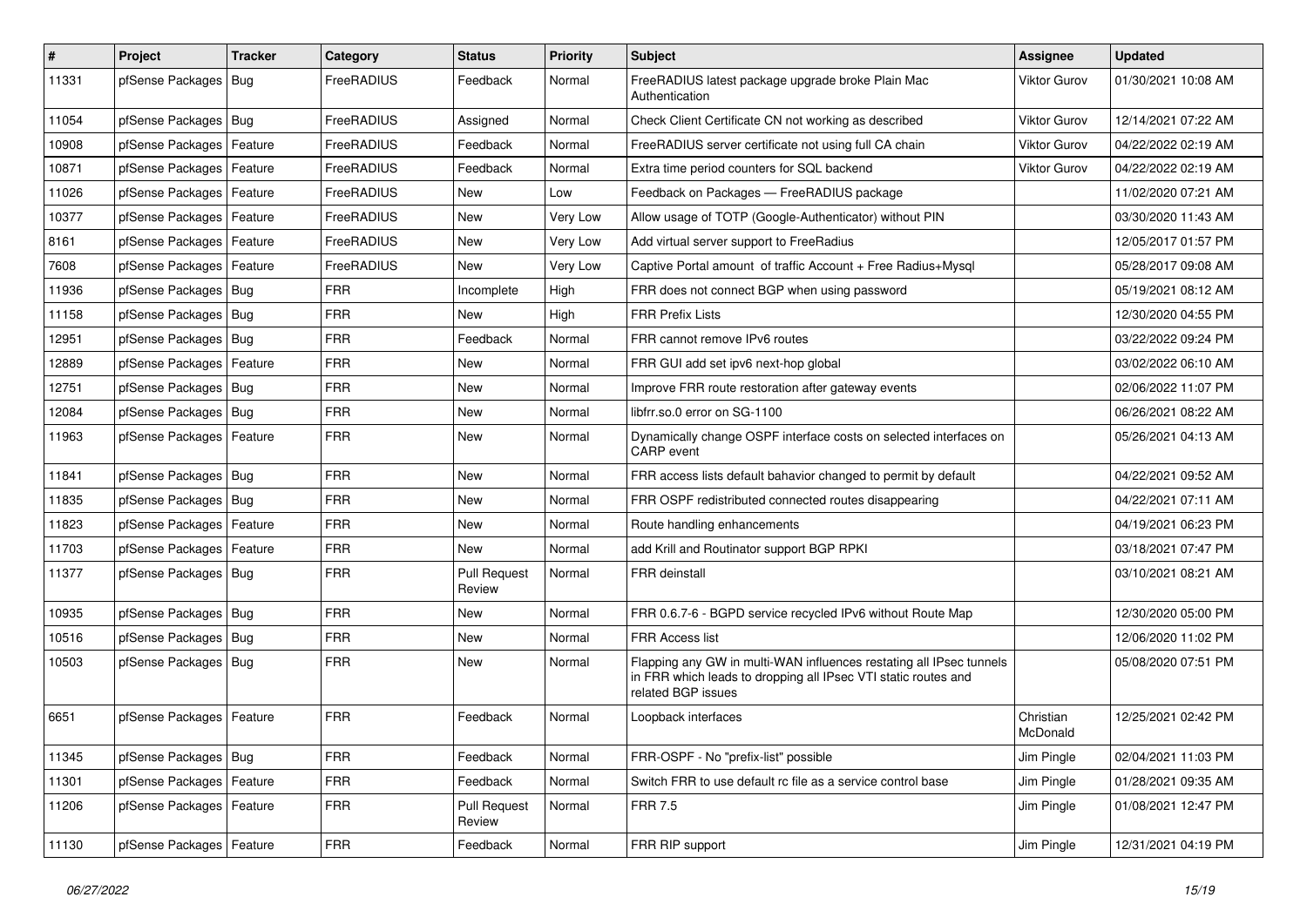| $\vert$ # | Project                       | <b>Tracker</b> | Category                  | <b>Status</b>                 | <b>Priority</b> | <b>Subject</b>                                                                  | <b>Assignee</b>     | <b>Updated</b>      |
|-----------|-------------------------------|----------------|---------------------------|-------------------------------|-----------------|---------------------------------------------------------------------------------|---------------------|---------------------|
| 10789     | pfSense Packages              | Feature        | FRR                       | Feedback                      | Normal          | FRR integrated configuration and hitless reloads                                | Jim Pingle          | 01/20/2021 11:16 PM |
| 10653     | pfSense Packages   Feature    |                | <b>FRR</b>                | New                           | Normal          | Allow to download frr_status                                                    | Jim Pingle          | 06/11/2020 01:21 AM |
| 10294     | pfSense Packages   Bug        |                | <b>FRR</b>                | New                           | Normal          | FRR Route Counts Incorrect on Status Page                                       | Jim Pingle          | 02/26/2020 11:08 AM |
| 9545      | pfSense Packages   Feature    |                | <b>FRR</b>                | New                           | Normal          | Enable MULTIPATH in FRR                                                         | Jim Pingle          | 09/18/2020 12:52 PM |
| 12965     | pfSense Packages   Bug        |                | <b>FRR</b>                | <b>Pull Request</b><br>Review | Normal          | FRR BFD peer configuration is handled incorrectly in some cases                 | Viktor Gurov        | 03/22/2022 08:04 AM |
| 12653     | pfSense Packages   Regression |                | <b>FRR</b>                | Feedback                      | Normal          | RIP related startup error                                                       | <b>Viktor Gurov</b> | 12/30/2021 08:37 AM |
| 12167     | pfSense Packages   Bug        |                | <b>FRR</b>                | Feedback                      | Normal          | BGP TCP setkey not set if neighbor is in peer group                             | Viktor Gurov        | 09/16/2021 09:38 AM |
| 11961     | pfSense Packages   Bug        |                | <b>FRR</b>                | Feedback                      | Normal          | FRR OSPF add unwanted area 0 authentication to router ospf                      | Viktor Gurov        | 09/16/2021 10:25 PM |
| 11847     | pfSense Packages   Bug        |                | <b>FRR</b>                | Feedback                      | Normal          | Filters not applied to PEER Groups                                              | <b>Viktor Gurov</b> | 07/30/2021 07:45 PM |
| 11836     | pfSense Packages   Bug        |                | <b>FRR</b>                | Assigned                      | Normal          | FRR ACCEPTFILTER unstable                                                       | Viktor Gurov        | 02/14/2022 07:20 AM |
| 11693     | pfSense Packages   Bug        |                | <b>FRR</b>                | Feedback                      | Normal          | IPv6 static routing fails                                                       | <b>Viktor Gurov</b> | 04/26/2022 08:50 AM |
| 11681     | pfSense Packages   Bug        |                | <b>FRR</b>                | Feedback                      | Normal          | FRR generates invalid BFD configuration after removing interfaces               | Viktor Gurov        | 07/14/2021 04:40 PM |
| 11477     | pfSense Packages   Bug        |                | <b>FRR</b>                | Feedback                      | Normal          | FRR does not recognize some BFD options                                         | <b>Viktor Gurov</b> | 02/26/2021 10:52 PM |
| 11404     | pfSense Packages   Bug        |                | <b>FRR</b>                | Feedback                      | Normal          | Incorrect prefix/access lists migration on update                               | <b>Viktor Gurov</b> | 02/18/2021 09:49 AM |
| 11837     | pfSense Packages   Feature    |                | <b>FRR</b>                | New                           | Low             | Increase field length of FRR Networks in Access Lists and Prefix<br>Lists       |                     | 04/22/2021 07:10 AM |
| 11650     | pfSense Packages   Bug        |                | <b>FRR</b>                | New                           | Very Low        | FRR configuration broken on restore of manually edited FRR config<br>sections   |                     | 03/10/2021 08:50 AM |
| 10358     | pfSense Packages   Feature    |                | <b>FRR</b>                | New                           | Very Low        | <b>Stage FRR Configuration Changes</b>                                          |                     | 03/19/2020 06:48 AM |
| 9141      | pfSense Packages   Feature    |                | <b>FRR</b>                | New                           | Very Low        | FRR xmlrpc                                                                      | Jim Pingle          | 11/26/2018 07:49 AM |
| 13295     | pfSense                       | <b>Bug</b>     | Gateway Monitoring        | <b>Pull Request</b><br>Review | Normal          | Incorrect function parameters for "get_dpinger_status()" call in<br>`gwlb.inc`  |                     | 06/24/2022 07:25 AM |
| 13242     | pfSense                       | Feature        | Gateway Monitoring        | New                           | Normal          | Enhancements to static route creation/deletion for dpinger monitor<br>IPs       |                     | 06/03/2022 11:20 AM |
| 13076     | pfSense                       | <b>Bug</b>     | Gateway Monitoring        | New                           | Normal          | Marking a gateway as down does not affect IPsec entries using<br>gateway groups |                     | 06/03/2022 10:32 AM |
| 11960     | pfSense                       | <b>Bug</b>     | Gateway Monitoring        | Feedback                      | Normal          | Gateway Monitoring Traffic Goes Out Default Gateway                             |                     | 12/20/2021 05:43 AM |
| 7671      | pfSense                       | Feature        | Gateway Monitoring        | New                           | Normal          | Gateway Monitoring Via Custom Script or Telnet.                                 |                     | 09/18/2020 02:59 PM |
| 12811     | pfSense                       | Bug            | Gateway Monitoring        | New                           | Normal          | Services are not restarted when PPP interfaces connect                          | Jim Pingle          | 05/31/2022 05:34 PM |
| 6333      | pfSense                       | Bug            | Gateway Monitoring        | Confirmed                     | Normal          | Bootup starts/restarts dpinger multiple times                                   | Luiz Souza          | 11/16/2020 01:11 PM |
| 12920     | pfSense                       | <b>Bug</b>     | Gateway Monitoring        | <b>Pull Request</b><br>Review | Normal          | Gateway behavior differs when the gateway does not exist in<br>config.xml       | Viktor Gurov        | 06/12/2022 01:27 PM |
| 3132      | pfSense                       | <b>Bug</b>     | Gateway Monitoring        | In Progress                   | Normal          | Gateway events for IPv6 affect IPv4 services and vice versa                     | <b>Viktor Gurov</b> | 05/10/2022 03:10 PM |
| 3859      | pfSense                       | Feature        | <b>Gateway Monitoring</b> | New                           | Low             | Make it possible to set the source IP address for gateway monitoring            |                     | 11/06/2016 10:12 PM |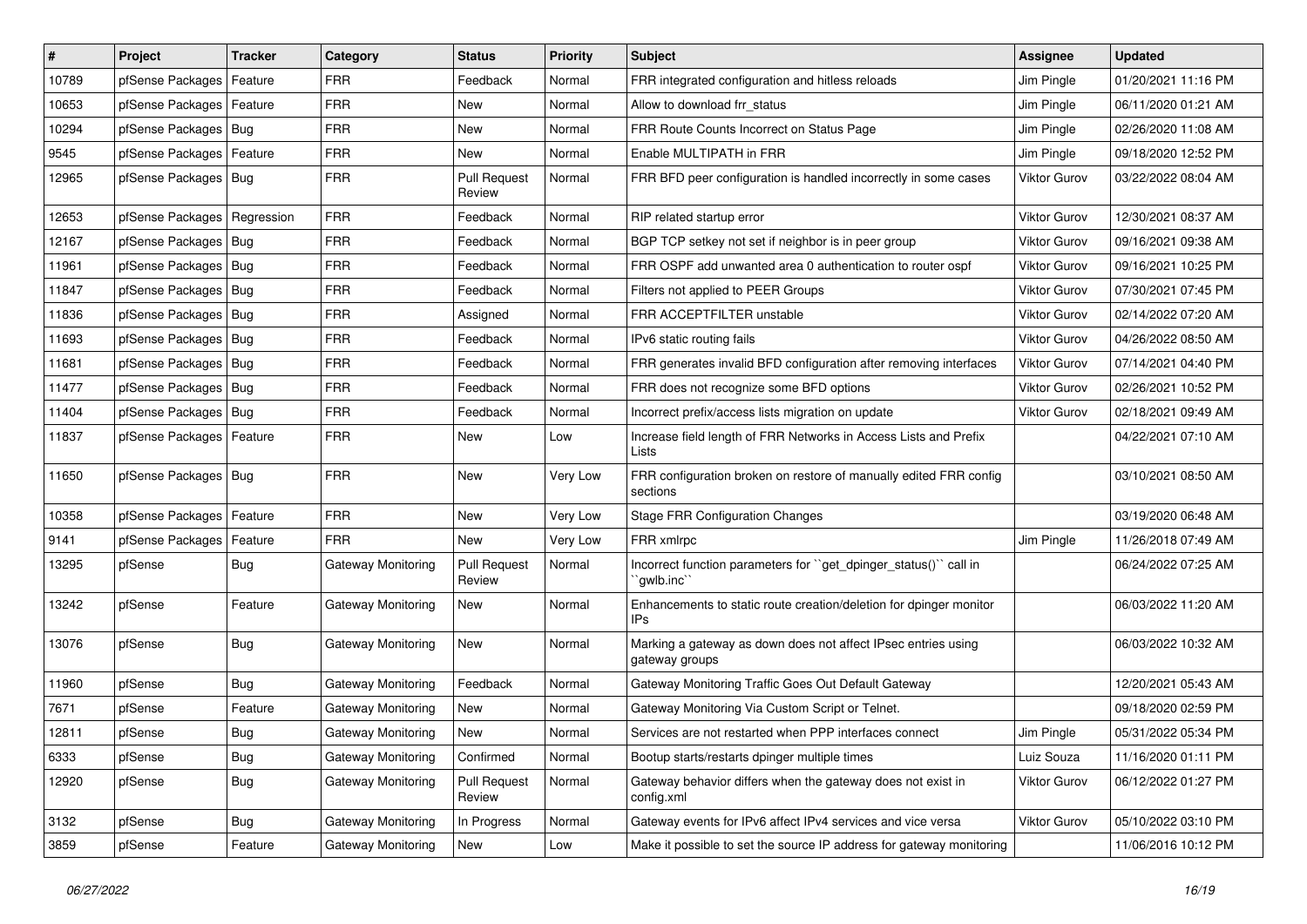| $\sharp$ | Project          | <b>Tracker</b>     | Category           | <b>Status</b>                 | <b>Priority</b> | <b>Subject</b>                                                                                                                                 | Assignee            | <b>Updated</b>      |
|----------|------------------|--------------------|--------------------|-------------------------------|-----------------|------------------------------------------------------------------------------------------------------------------------------------------------|---------------------|---------------------|
| 8192     | pfSense          | <b>Bug</b>         | Gateway Monitoring | <b>New</b>                    | Low             | dpinger - Change in ISP link-local IPv6 address drops connectivity                                                                             | Luiz Souza          | 11/05/2020 07:31 AM |
| 12632    | pfSense          | <b>Bug</b>         | Gateways           | <b>New</b>                    | High            | Assigning a /30 WAN IP address at the console does not save the<br>gateway correctly                                                           |                     | 05/17/2022 02:28 PM |
| 12857    | pfSense          | Bug                | Gateways           | <b>New</b>                    | Normal          | Firewall gateway goes away when making changes to Bridge0<br>device                                                                            |                     | 02/27/2022 11:20 AM |
| 12764    | pfSense          | Bug                | Gateways           | <b>New</b>                    | Normal          | VTI gateway status is pending after assigning the VTI interface                                                                                |                     | 02/07/2022 05:41 AM |
| 12077    | pfSense          | Feature            | Gateways           | <b>New</b>                    | Normal          | Allow stick-connections per gateway group                                                                                                      |                     | 06/24/2021 08:45 AM |
| 9650     | pfSense          | <b>Bug</b>         | Gateways           | <b>New</b>                    | Normal          | IPv6 connection drops (ir-)regular on Kabelvodafone (German cable<br>ISP)                                                                      |                     | 07/27/2019 07:14 AM |
| 8343     | pfSense          | <b>Bug</b>         | Gateways           | New                           | Normal          | Gateway Routes (Default Routes) not removed in Kernel when<br>removed from GUI                                                                 |                     | 05/14/2020 01:22 AM |
| 12942    | pfSense          | Bug                | Gateways           | New                           | Normal          | Code to kill states for old gateway when reconnecting an interface is<br>incorrect                                                             | Jim Pingle          | 03/22/2022 01:25 PM |
| 10875    | pfSense          | Bug                | Gateways           | <b>New</b>                    | Normal          | PPP periodic reset does not fully restore gateway group round-robin<br>functionality                                                           | Luiz Souza          | 11/05/2020 07:44 AM |
| 11570    | pfSense          | Regression         | Gateways           | <b>Pull Request</b><br>Review | Normal          | Gateway monitoring services is not always restarted on interface<br>events, which may prevent a WAN from recovering back to an online<br>state | <b>Viktor Gurov</b> | 06/22/2022 09:04 PM |
| 13294    | pfSense          | Feature            | Gateways           | New                           | Low             | Change gateway name                                                                                                                            |                     | 06/22/2022 06:07 PM |
| 11213    | pfSense          | Feature            | Gateways           | <b>New</b>                    | Low             | Option to mark gateway as down directly from Table                                                                                             |                     | 01/03/2021 07:09 AM |
| 8846     | pfSense          | Bug                | Gateways           | <b>New</b>                    | Low             | Misleading gateway error message adding/editing static routes using<br>a disabled interface                                                    |                     | 08/21/2019 11:29 AM |
| 8743     | pfSense          | Todo               | Gateways           | <b>New</b>                    | Low             | Gateway Groups page should list gateways in tier order                                                                                         |                     | 08/14/2019 12:16 PM |
| 12570    | pfSense Docs     | Correction         | General            | <b>New</b>                    | Normal          | Active appliance list missing 6100                                                                                                             |                     | 12/06/2021 11:41 AM |
| 10821    | pfSense Docs     | Correction         | General            | <b>New</b>                    | Normal          | Use neutral language alternatives                                                                                                              | Jim Pingle          | 09/23/2020 10:43 AM |
| 9370     | pfSense Docs     | Correction         | General            | In Progress                   | Normal          | Update old screenshots                                                                                                                         | Jim Pingle          | 12/03/2021 09:55 AM |
| 12214    | pfSense Docs     | Todo               | General            | <b>New</b>                    | Low             | Connect to WebGui.                                                                                                                             |                     | 08/05/2021 04:39 AM |
| 12805    | pfSense Docs     | New Content        | General            | New                           | Very Low        | Add documentation about what triggers a notfication                                                                                            |                     | 02/15/2022 05:10 PM |
| 12804    | pfSense Docs     | <b>New Content</b> | General            | <b>New</b>                    | Very Low        | Create Slack documentation                                                                                                                     |                     | 02/15/2022 04:59 PM |
| 8438     | pfSense Packages | Bug                | haproxy            | <b>New</b>                    | High            | haproxy: can't use ACL for cert with http-response actions                                                                                     |                     | 05/24/2018 01:12 PM |
| 12354    | pfSense Packages | Todo               | haproxy            | Feedback                      | High            | Update haproxy-devel to mitigate CVE-2021-40346                                                                                                | Viktor Gurov        | 05/12/2022 08:50 AM |
| 11135    | pfSense Packages | Bug                | haproxy            | Feedback                      | High            | HAproxy OCSP reponse crontab bug                                                                                                               | Viktor Gurov        | 09/10/2021 11:51 AM |
| 13022    | pfSense Packages | Bug                | haproxy            | Feedback                      | Normal          | HAProxy - Sub Frontends ignore Client verification CA certificates                                                                             |                     | 04/06/2022 12:55 PM |
| 12465    | pfSense Packages | Feature            | haproxy            | <b>New</b>                    | Normal          | Add forwardfor advanced usecases                                                                                                               |                     | 10/16/2021 07:35 PM |
| 12427    | pfSense Packages | Todo               | haproxy            | <b>New</b>                    | Normal          | ha-proxy: action order in the GUI is not keeped in the resulting<br>ha-proxy configuration                                                     |                     | 10/06/2021 07:02 AM |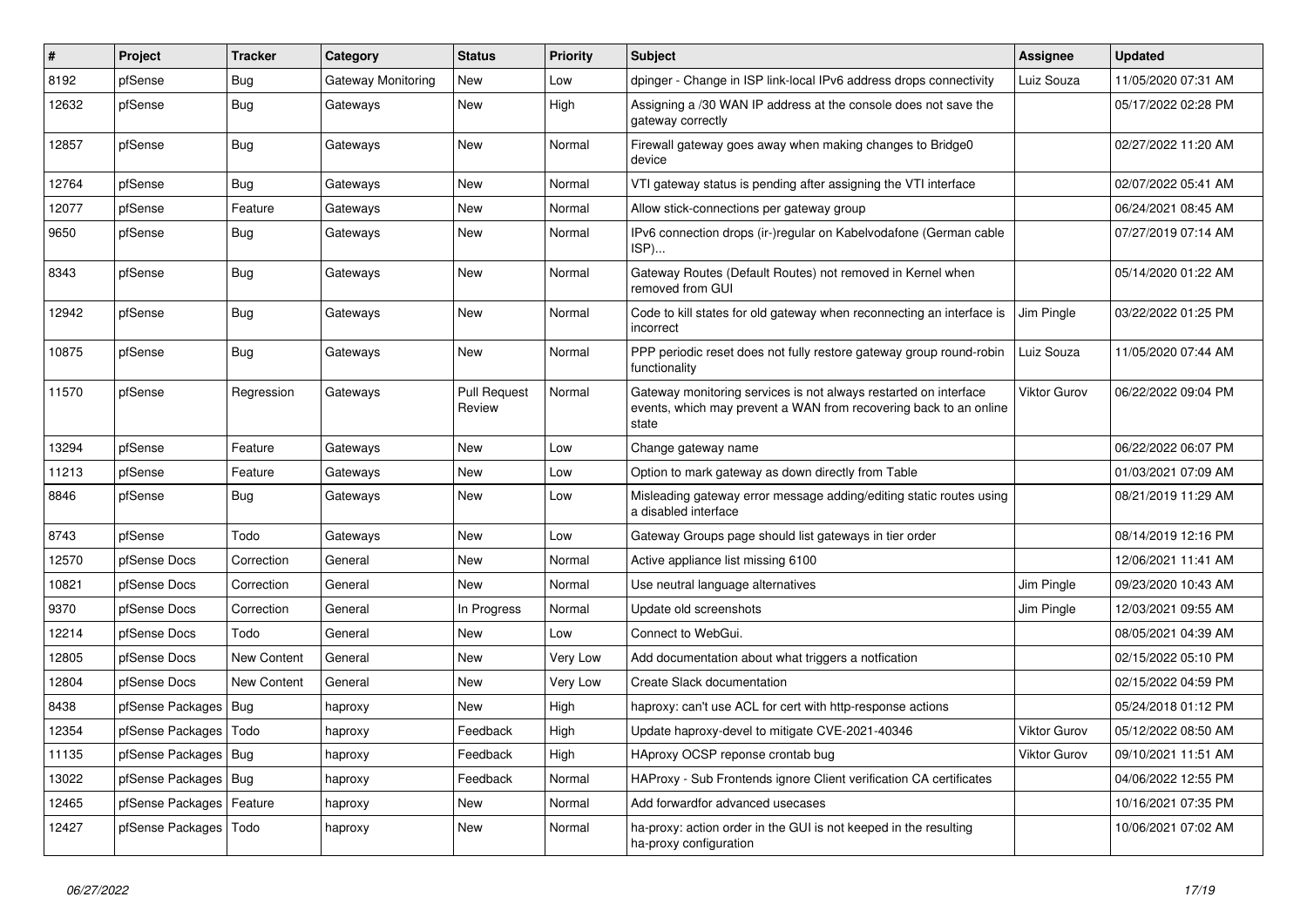| $\vert$ # | Project                    | <b>Tracker</b> | Category | <b>Status</b> | <b>Priority</b> | <b>Subject</b>                                                                                      | <b>Assignee</b>     | <b>Updated</b>      |
|-----------|----------------------------|----------------|----------|---------------|-----------------|-----------------------------------------------------------------------------------------------------|---------------------|---------------------|
| 11036     | pfSense Packages           | Bug            | haproxy  | New           | Normal          | <b>HAproxy ACL</b>                                                                                  |                     | 02/11/2022 11:27 AM |
| 10936     | pfSense Packages   Bug     |                | haproxy  | Feedback      | Normal          | both haproxy/haproxy-devel non-existent option lb-agent-chk                                         |                     | 04/21/2022 12:40 PM |
| 9599      | pfSense Packages           | Feature        | haproxy  | New           | Normal          | Support for "peers" in HAproxy                                                                      |                     | 06/25/2019 01:47 AM |
| 9500      | pfSense Packages   Bug     |                | haproxy  | New           | Normal          | HAproxy does not delete non-applicable action config                                                |                     | 01/18/2022 06:28 AM |
| 9261      | pfSense Packages   Bug     |                | haproxy  | <b>New</b>    | Normal          | haproxy GUI failure                                                                                 |                     | 01/08/2019 12:41 PM |
| 9077      | pfSense Packages           | Feature        | haproxy  | New           | Normal          | haproxy UI: Add seperator lines                                                                     |                     | 10/29/2018 06:06 AM |
| 8982      | pfSense Packages   Feature |                | haproxy  | New           | Normal          | HAproxy ACL support for map in configuration UI                                                     |                     | 06/25/2019 01:49 AM |
| 8902      | pfSense Packages   Bug     |                | haproxy  | New           | Normal          | HAproxy package not use custom DNS for lookup on apply new<br>config                                |                     | 09/16/2018 08:16 AM |
| 8869      | pfSense Packages   Feature |                | haproxy  | <b>New</b>    | Normal          | HAproxy should use RFC 7919 DH parameter files                                                      |                     | 10/17/2018 10:46 AM |
| 8232      | pfSense Packages   Feature |                | haproxy  | New           | Normal          | different ssl options based on the sni name                                                         |                     | 01/30/2019 10:36 AM |
| 8213      | pfSense Packages   Bug     |                | haproxy  | New           | Normal          | acl src file not populated from alias                                                               |                     | 12/21/2017 02:02 PM |
| 8121      | pfSense Packages   Feature |                | haproxy  | New           | Normal          | haproxy, allow to generate backends even they don't seem to be<br>used                              |                     | 11/23/2017 04:04 AM |
| 7686      | pfSense Packages   Feature |                | haproxy  | New           | Normal          | Add option in HAProxy to configure SSL defaults based on the<br>Mozilla SSL Configuration Generator |                     | 08/16/2019 01:09 PM |
| 7462      | pfSense Packages   Bug     |                | haproxy  | New           | Normal          | HAproxy not rebinding properly after WAN DHCP IP change                                             |                     | 01/11/2018 09:15 AM |
| 7039      | pfSense Packages   Bug     |                | haproxy  | Feedback      | Normal          | HAProxy backend configuration does not handle intermediate CAs<br>properly                          |                     | 04/21/2022 12:40 PM |
| 6861      | pfSense Packages   Bug     |                | haproxy  | <b>New</b>    | Normal          | Ha-Proxy duplicated backend used in place of original backend                                       |                     | 02/18/2019 05:30 PM |
| 6784      | pfSense Packages   Bug     |                | haproxy  | <b>New</b>    | Normal          | HAProxy version .48 will not use URL Table Alias for front end<br>listener                          |                     | 02/18/2019 05:32 PM |
| 9335      | pfSense Packages   Bug     |                | haproxy  | Feedback      | Normal          | Stored XSS in HAProxy / haproxy_listeners_edit.php                                                  | Jim Pingle          | 02/18/2019 09:35 AM |
| 11937     | pfSense Packages           | Bug            | haproxy  | Feedback      | Normal          | HAproxy "Use Client-IP" option breaks Captive Portal                                                | Viktor Gurov        | 06/22/2021 08:48 AM |
| 11756     | pfSense Packages   Bug     |                | haproxy  | Feedback      | Normal          | HaProxy does not transfer backend states during reload                                              | <b>Viktor Gurov</b> | 07/14/2021 01:21 PM |
| 11491     | pfSense Packages   Bug     |                | haproxy  | Feedback      | Normal          | haproxy-devel v0.62_2 - startup error 'httpchk'                                                     | <b>Viktor Gurov</b> | 06/22/2021 08:46 AM |
| 10779     | pfSense Packages   Feature |                | haproxy  | Feedback      | Normal          | HAProxy SSL/TLS Compatibility Mode                                                                  | Viktor Gurov        | 04/22/2022 02:20 AM |
| 10739     | pfSense Packages   Feature |                | haproxy  | Feedback      | Normal          | Update HAproxy-devel package to 2.2 and HAproxy to 2.0                                              | <b>Viktor Gurov</b> | 10/03/2021 03:53 PM |
| 13098     | pfSense Packages   Bug     |                | haproxy  | Feedback      | Low             | HAProxy Virtual IP broken link under Frontend setup                                                 |                     | 04/27/2022 08:35 AM |
| 9247      | pfSense Packages   Bug     |                | haproxy  | New           | Low             | HAProxy multiple server selection on stats pages doesn't work                                       |                     | 01/02/2019 04:44 PM |
| 11000     | pfSense Packages   Bug     |                | haproxy  | New           | Very Low        | haproxy deprecated trick suggested                                                                  |                     | 12/23/2020 02:55 PM |
| 9648      | pfSense Packages   Feature |                | haproxy  | New           | Very Low        | Multiple node Sync HAProxy configuration to backup CARP<br>members via XMLRPC.                      |                     | 07/25/2019 10:04 AM |
| 12861     | pfSense Docs               | Correction     | Hardware | New           | Normal          | pfSense hardware tuning guide references obsolete interface loader<br>variable & buffer limits      |                     | 02/23/2022 05:31 PM |